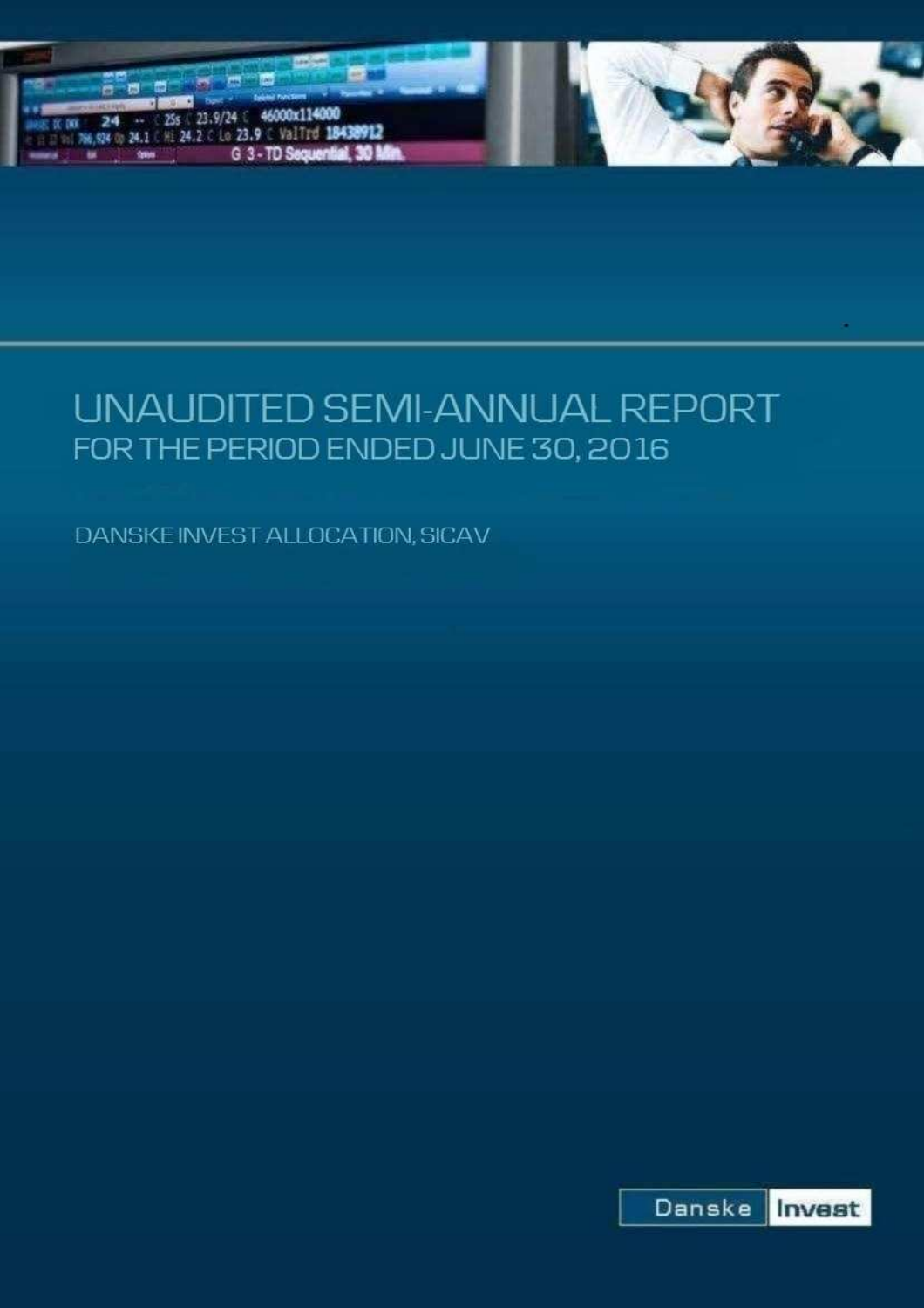## DANSKE INVEST ALLOCATION Société d'Investissement à Capital Variable

Unaudited Semi-Annual Report

as at June 30, 2016

R.C.S B82717

The Prospectus and the relevant KIID should be read in their entirety before making any investments in the Shares. Subscriptions can only be placed after the relevant KIID has been made available and on the basis of the Prospectus accompanied by the most recent annual and semi-annual reports of the Fund, if any. Such reports are deemed to be an integral part of the Prospectus.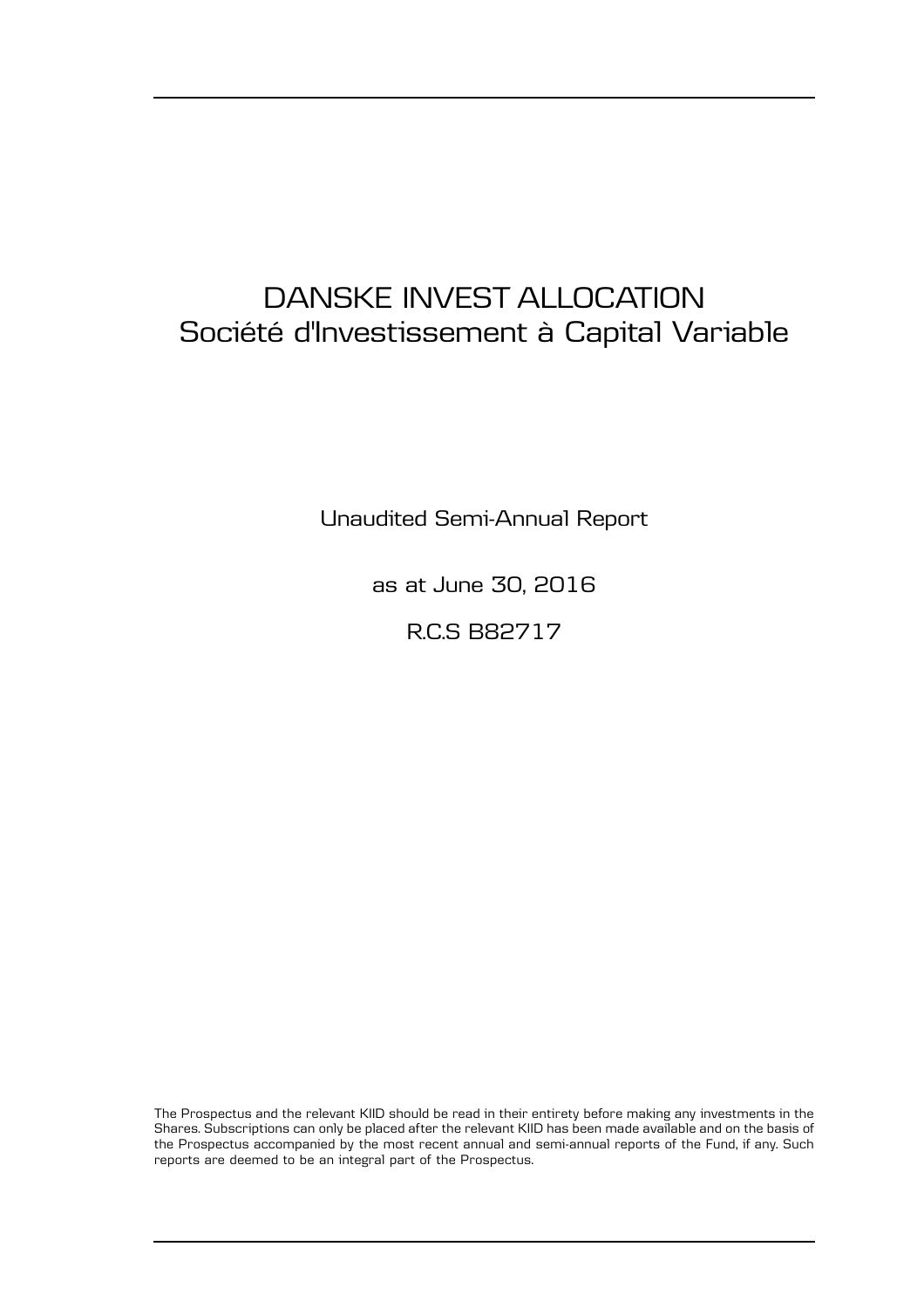### Table of contents

|                                                | Page |
|------------------------------------------------|------|
| Management and Administration                  | 4    |
| Information to Shareholders                    | 5    |
| Unaudited Combined Statement of Net Assets     | 7    |
| STABLE INCOME                                  |      |
| Statement of Investments                       | 8    |
| Geographical and Economic Portfolio Breakdowns | 15   |
| <b>DYNAMIC</b>                                 |      |
| Statement of Investments                       | 16   |
| Geographical and Economic Portfolio Breakdowns | 18   |
| EQUITY OPPORTUNITIES                           |      |
| Statement of Investments                       | 19   |
| Geographical and Economic Portfolio Breakdowns | 20   |
| Notes to the Unaudited Financial Statements    | 21   |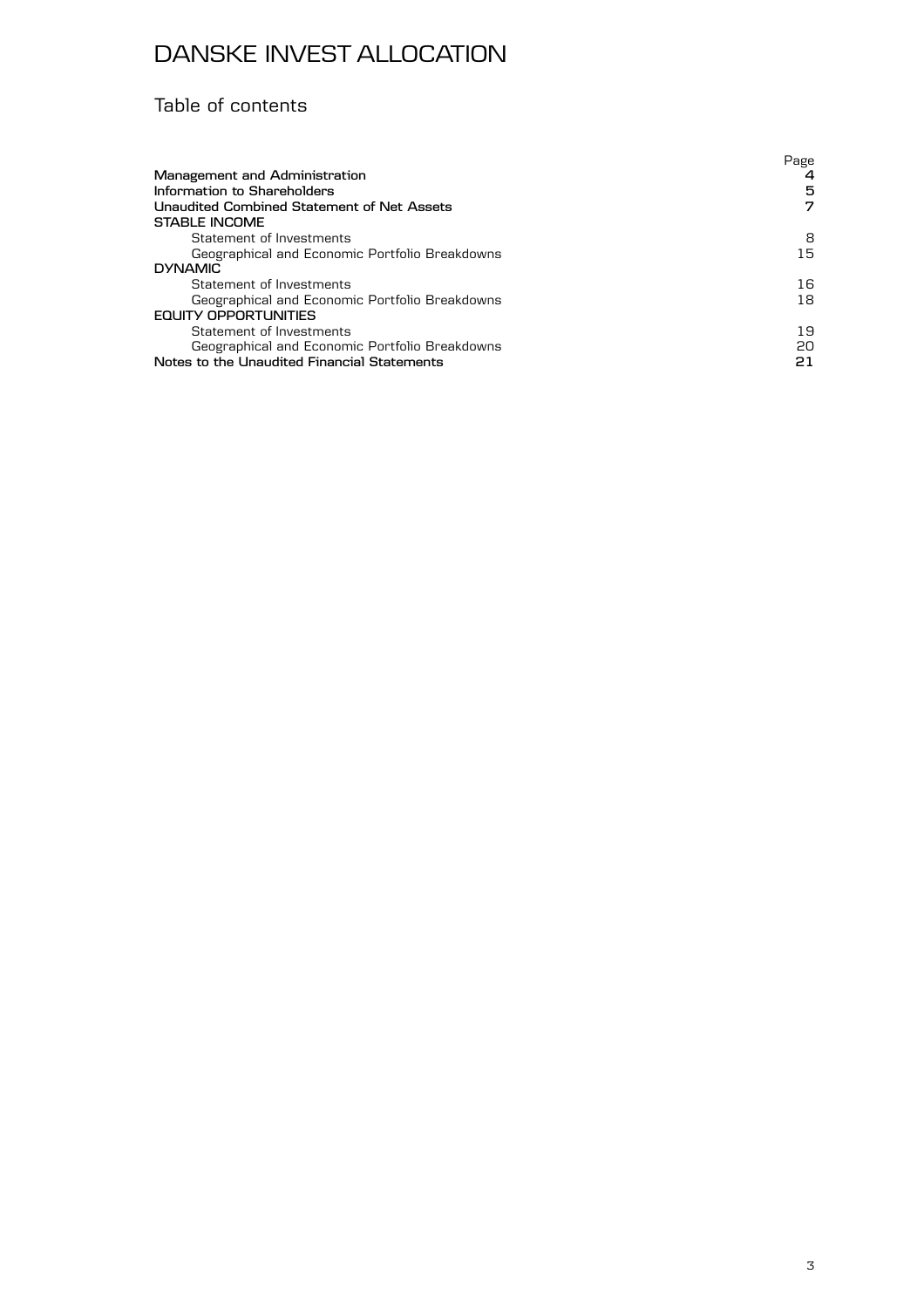### Management and Administration

### **BOARD OF DIRECTORS OF THE FUND**

Robert MIKKELSTRUP (Chairman) Head of Investment Risk and Implementation of Danske Wealth Management Danske Bank A/S Kongens Lyngby Denmark

Henrik Rye PETERSEN Head of Fund Distribution Danske Invest Kongens Lyngby Denmark

Morten RASTEN Managing Director Danske Invest Management A/S Kongens Lyngby Denmark

### **MANAGEMENT COMPANY**

Danske Invest Management Company 13, rue Edward Steichen L-2540 Luxembourg Grand Duchy of Luxembourg

#### **BOARD OF DIRECTORS OF THE MANAGEMENT COMPANY**

Morten RASTEN (Chairman) Managing Director Danske Invest Management A/S Kongens Lyngby Denmark

Johnny BISGAARD Head of Private Banking Danske Bank International S.A. Luxembourg Grand-Duchy of Luxembourg

Thomas Borg DIDERIKSEN (co-opted May 31, 2016 subject to CSSF approval) Managing Director Danske Bank International S.A. Luxembourg Grand-Duchy of Luxembourg

#### **CUSTODIAN BANK AND PRINCIPAL PAYING AGENT**

RBC Investor Services Bank S.A. 14, Porte de France L-4360 Esch-sur-Alzette Grand Duchy of Luxembourg

### **INVESTMENT MANAGERS**

Danske Bank A/S Parallelvej 17 DK-2800 Kongens Lyngby Denmark

Danske Capital AB 16, Kungsträdgårdsgatan SE-111 47 Stockholm Sweden

### **CABINET DE RÉVISION AGRÉÉ**

Deloitte Audit, *Société à responsabilité limitée* 560, rue de Neudorf L-2220 Luxembourg Grand Duchy of Luxembourg

#### **DELEGATED CENTRAL ADMINISTRATION AGENT AND REGISTRAR AGENT**

RBC Investor Services Bank S.A. 14, Porte de France L-4360 Esch-sur-Alzette Grand Duchy of Luxembourg

### **REGISTERED OFFICE**

13, rue Edward Steichen L-2540 Luxembourg Grand Duchy of Luxembourg

### **DOMICILIARY AGENT**

Danske Invest Management Company 13, rue Edward Steichen L-2540 Luxembourg Grand Duchy of Luxembourg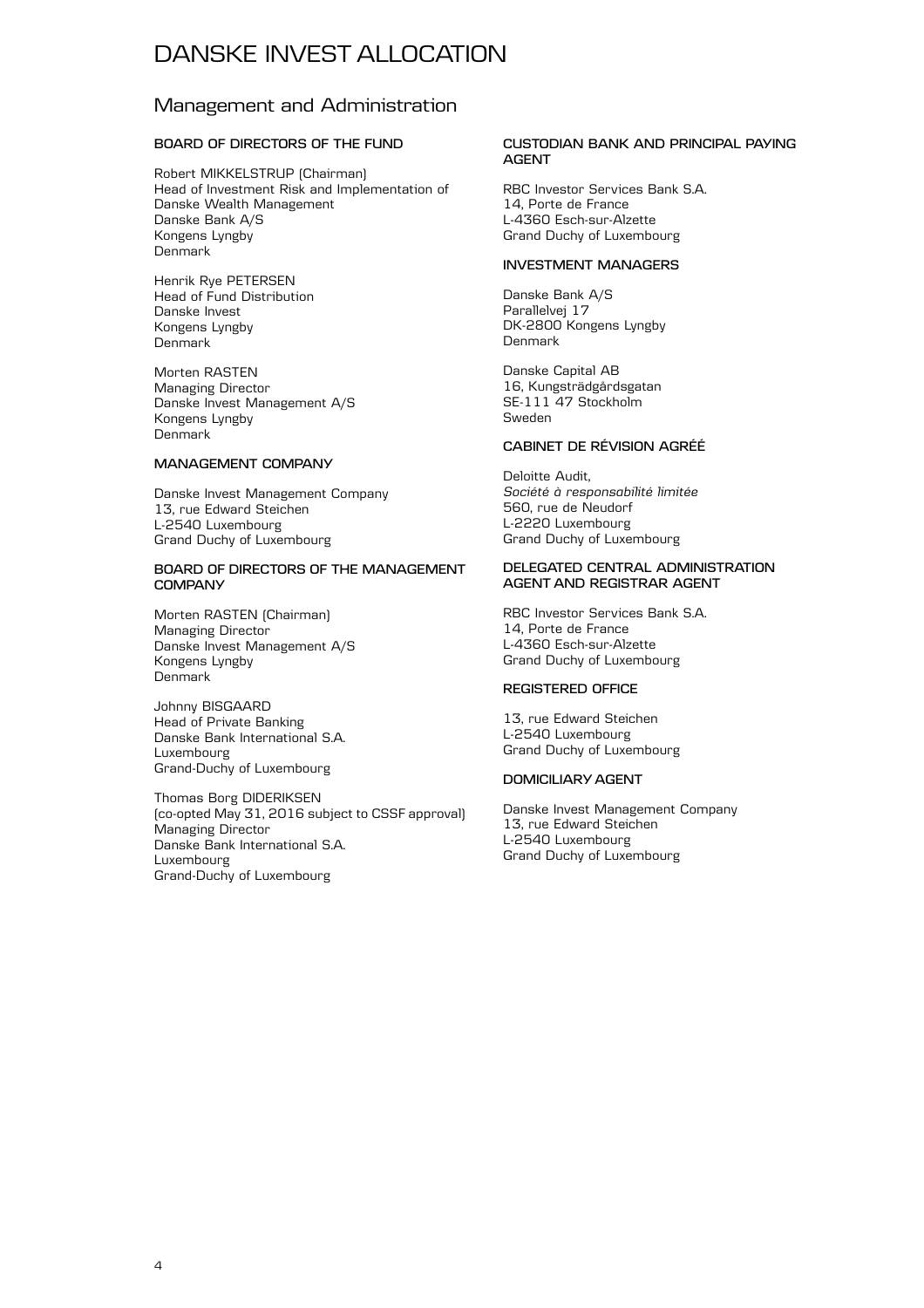### Information to Shareholders

Information about the Net Asset Value of the shares of each Sub-Fund and about the subscription and redemption prices is available at all times at the registered office of the Fund.

Copies of the annual and semi-annual reports may be obtained by holders of shares from the registered office of the Fund.

A detailed schedule of portfolio changes is available free of charge upon request at the registered office of the Fund.

#### **Significant events during the first half-year 2016:**

#### **Board of Directors**

#### **The Annual General Meeting of Danske Invest Allocation took place on March 1, 2016.**

The General Assembly noted the expiry of the mandate for all the current Board Members as of March 1, 2016 and noted that there is no remuneration fee for Board Members from Danske Bank Group. The General Assembly elected the following Board Members - Mr. Robert Mikkelstrup, Mr. Morten Rasten and Mr. Henrik Rye Petersen for a one year period until the next Annual General Meeting which will be held in 2017.

The current external auditor Deloitte Audit S.à.r.l. was re-elected for another one year term until the next Annual General Meeting which will be held in 2017.

#### **Mandates held by the current Board of Directors of Danske Invest Allocation**

**Mr. Robert Mikkelstrup** has the following mandates in addition to the Director mandate and Chairman of Danske Invest Allocation.

Board membership: Danske Invest SICAV and Danske Invest SICAV-SIF (Luxembourg.)

**Mr. Henrik Rye Petersen** has the following mandates in addition to the Director mandate of Danske Invest Allocation.

Board membership: Danske Invest SICAV and Danske Invest SICAV-SIF (Luxembourg.)

**Mr. Morten Rasten** has the following mandates and engagements in addition to the Director mandate of Danske Invest Allocation.

Board membership: Danske Invest Fund Management Ltd (Finland), Danske Capital AB (Sweden), Danske Capital AS Norway, Danske Invest SICAV SIF, Danske Invest SICAV and Danske Invest Management Company (Luxembourg).

Management position: Managing Director in Danske Invest Management A/S (Denmark)

### **Danske Invest Allocation Prospectus February 2016**

In line with the ambition to merge existing UCITS funds domiciled in Sweden into Danske Invest Allocation and Danske Invest SICAV, the Prospectus has been updated to include the changes listed below. The CSSF approved the Prospectus on February 26, 2016 and the visa stamped Prospectus was issued on March 29, 2016.

### **The main changes to the Prospectus are as follows:**

- . Update the "Glossary of Terms" to be called "Definitions" and to include several new definitions;
- . Insert a new section called "Interpretation Rules" into the Prospectus;
- . Insert in the Section "Management and Administration" Danske Capital AB Sweden as Investment Manager;
- . Clarification in sub-paragraph 1.2.2 of the Prospectus regarding the Class(es) of Units to include Class Y and Class YI;
- . Update Section "2 Investment Objectives of the Sub-Funds" to include a note on Responsible Investments policy;
- . Update Section "3.3.3.1 Securities Lending transactions" to include the possibility for Danske Invest Management Company to receive a remuneration fee in relation to its activity of the securities lending oversight;
- . Update Section "7 Investment Managers" to include information on Danske Capital AB and their remuneration and information on the Investment Manager Agreement;
- . Update Section "19 Determination of the Net Asset Value" by adding that the Fund has decided the timing of the prices used for valuing the portfolios of each Sub-Fund are stated in the relevant Appendix to the Prospectus;
- . Update the Appendix to the following Sub-Funds: "Dynamic", "Equity Opportunities" and "Stable Income" to include "A snap shot of market prices as of 9.30 a.m. Luxembourg time is applied."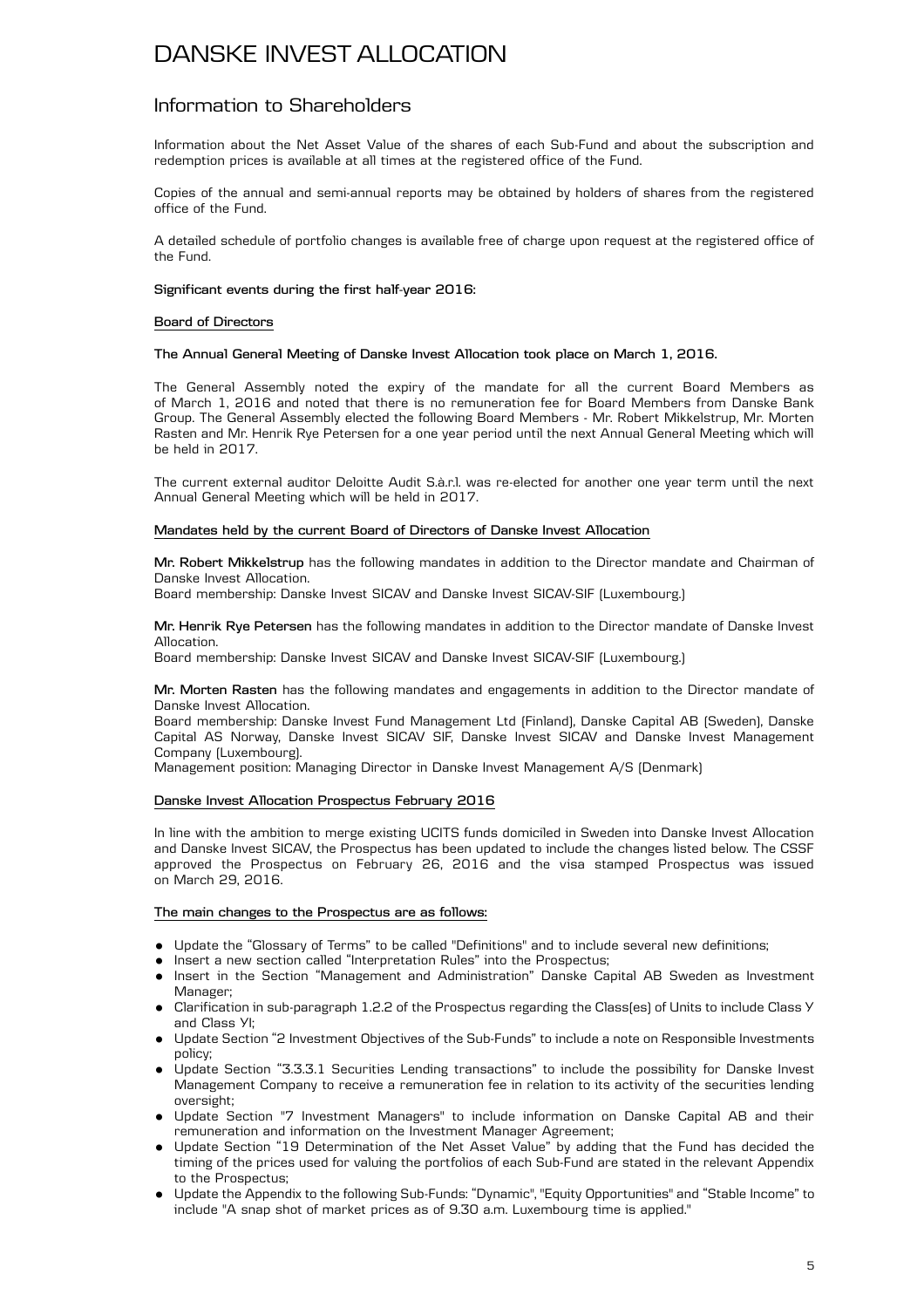### Information to Shareholders (continued)

. Insert 5 new Sub-Fund Appendices namely: Horisont Aktie, Horisont Balanserad, Horisont Försiktig, Horisont Ränta, and Horisont Offensiv in the Prospectus;

Danske Capital AB Sweden was approved as the Investment Manager for the five Swedish Funds namely: Horisont Aktie, Horisont Balanserad, Horisont Försiktig, Horisont Ränta and Horisont Offensiv.

### **Danske Invest Allocation Prospectus July 2016**

As part of a strategic project in Danske Bank A/S, a further Prospectus update was filed with CSSF on June 30, 2016 to create seven new Sub-Funds named as follows:

- Defensive Short
- Defensive
- Moderate Short
- Moderate
- Balanced
- Progressive
- Opportunity.

### **UCITS V Directive Prospectus update**

The UCITS V Directive was adopted by the Luxembourg Parliament on April 21, 2016. Updates to the Danske Invest Allocation, SICAV Prospectus on Depositary functions (including new Depositary Agreement and Remuneration Policy requirements will be filed with the CSSF during Q3 2016.

### **KIID**

All the Key Investor Information Documents - the KIIDs - are available and published on the website www.danskeinvest.com. The annual KIID update for the ongoing charges and past performance was completed in February 2016.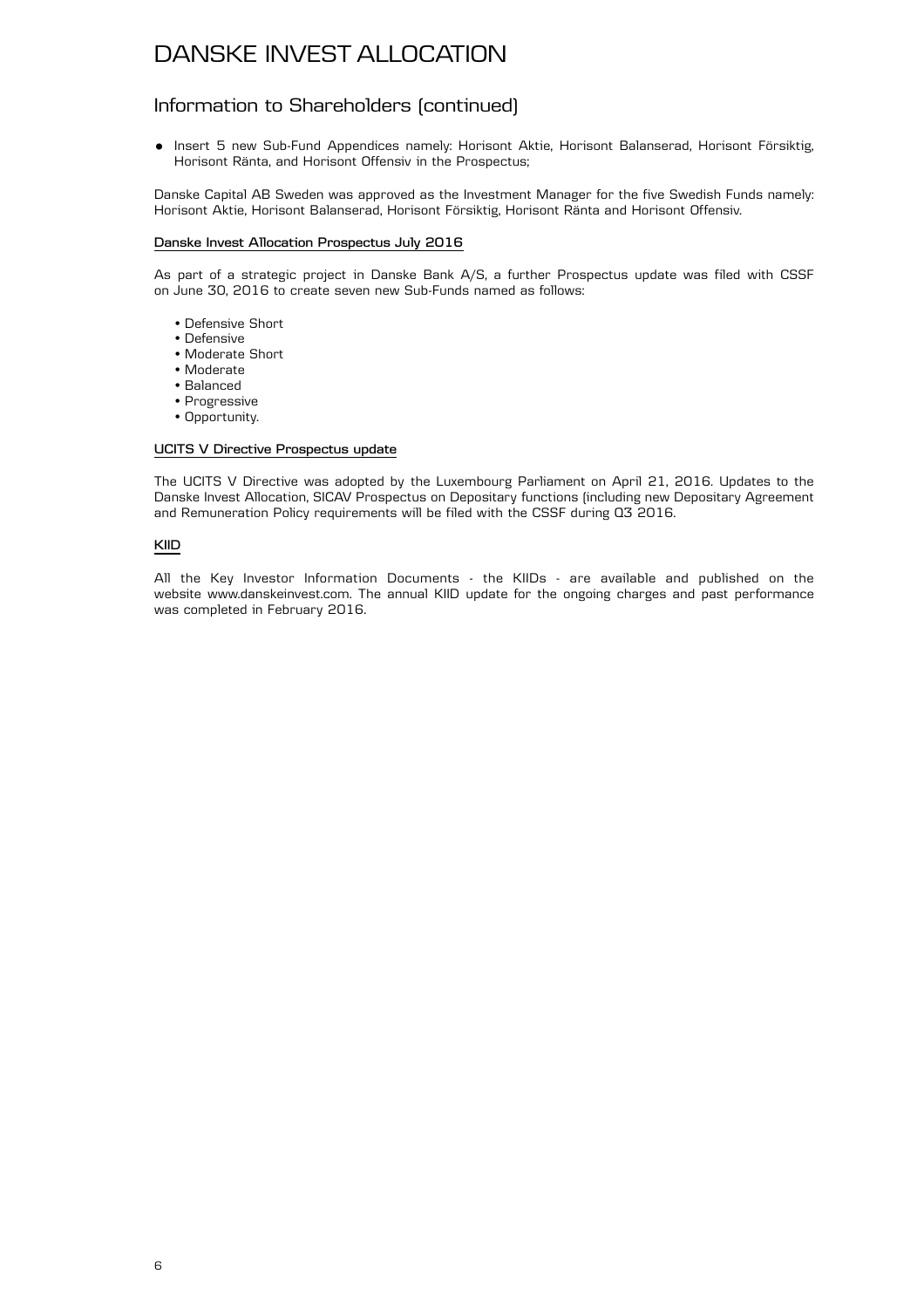### Unaudited Combined Statement of Net Assets as at June 30, 2016

|                                                       |             | Stable Income  | Dynamic      | Equity<br>Opportunities | Combined    |
|-------------------------------------------------------|-------------|----------------|--------------|-------------------------|-------------|
|                                                       | <b>Note</b> | <b>EUR</b>     | <b>EUR</b>   | <b>EUR</b>              | <b>EUR</b>  |
|                                                       |             |                |              |                         |             |
| <b>ASSETS</b><br>Investment portfolio at market value | [2]         | 106,455,815    | 24,527,838   | 14,697,734              | 145,681,387 |
| Cash at bank                                          |             | 9,068,024      | 586,962      | 80,886                  | 9,735,872   |
| Amounts receivable on sale of investments             |             | 3,417,858      | 81,268       |                         | 3,499,126   |
| Amounts receivable on subscriptions                   |             | 613,639        |              |                         | 613,639     |
| Interest and dividends receivable                     |             | 82,500         | 17,010       |                         | 99,510      |
| Net unrealised profit on futures contracts            | (12)        | 50,929         |              |                         | 50,929      |
| Other assets                                          | (14)        | 195,197        | 40,236       | 31,649                  | 267,082     |
| <b>TOTAL ASSETS</b>                                   |             | 119,883,962    | 25,253,314   | 14,810,269              | 159,947,545 |
| <b>LIABILITIES</b>                                    |             |                |              |                         |             |
| Amounts payable to brokers                            |             | 39,179         |              |                         | 39,179      |
| Interest payable                                      |             | 737            | 156          | 11                      | 904         |
| Amounts payable on purchase of                        |             |                |              |                         |             |
| investments                                           |             | 3,229,643      | 624,742      |                         | 3,854,385   |
| Amounts payable on redemptions                        |             | 224,699        |              |                         | 224,699     |
| Net unrealised loss on forward foreign                |             |                |              |                         |             |
| exchange contracts                                    | (11)        | 173,864        |              |                         | 173,864     |
| Investment management fee payable                     | (3)         | 62,763         | 18,825       | 14,739                  | 96,327      |
| Performance commission payable                        | (9)         | 83,192         |              |                         | 83,192      |
| Taxes and expenses payable                            | (10)        | 34,269         | 10,516       | 7,037                   | 51,822      |
| Other liabilities                                     |             | 14             | 160          | 110                     | 284         |
| TOTAL LIABILITIES                                     |             | 3,848,360      | 654,399      | 21,897                  | 4,524,656   |
| <b>TOTAL NET ASSETS</b>                               |             | 116,035,602    | 24,598,915   | 14,788,372              | 155,422,889 |
| Net asset value per share                             |             |                |              |                         |             |
| <b>Accumulation Class A</b>                           |             |                |              | 27.468                  |             |
| <b>Accumulation Class AP</b>                          |             | 32.163         | 32.112       |                         |             |
| Accumulation Class A-Sek-Hp                           |             | 100.030        |              |                         |             |
| <b>Accumulation Class PM</b>                          |             |                |              | 33.573                  |             |
| Number of shares outstanding                          |             |                |              |                         |             |
| <b>Accumulation Class A</b>                           |             |                |              | 303,539.3936            |             |
| <b>Accumulation Class AP</b>                          |             | 3,512,724.5172 | 766,034.8852 |                         |             |
| <b>Accumulation Class A-Sek-Hp</b>                    |             | 288,054.4733   |              |                         |             |
| <b>Accumulation Class PM</b>                          |             |                |              | 192,139.3659            |             |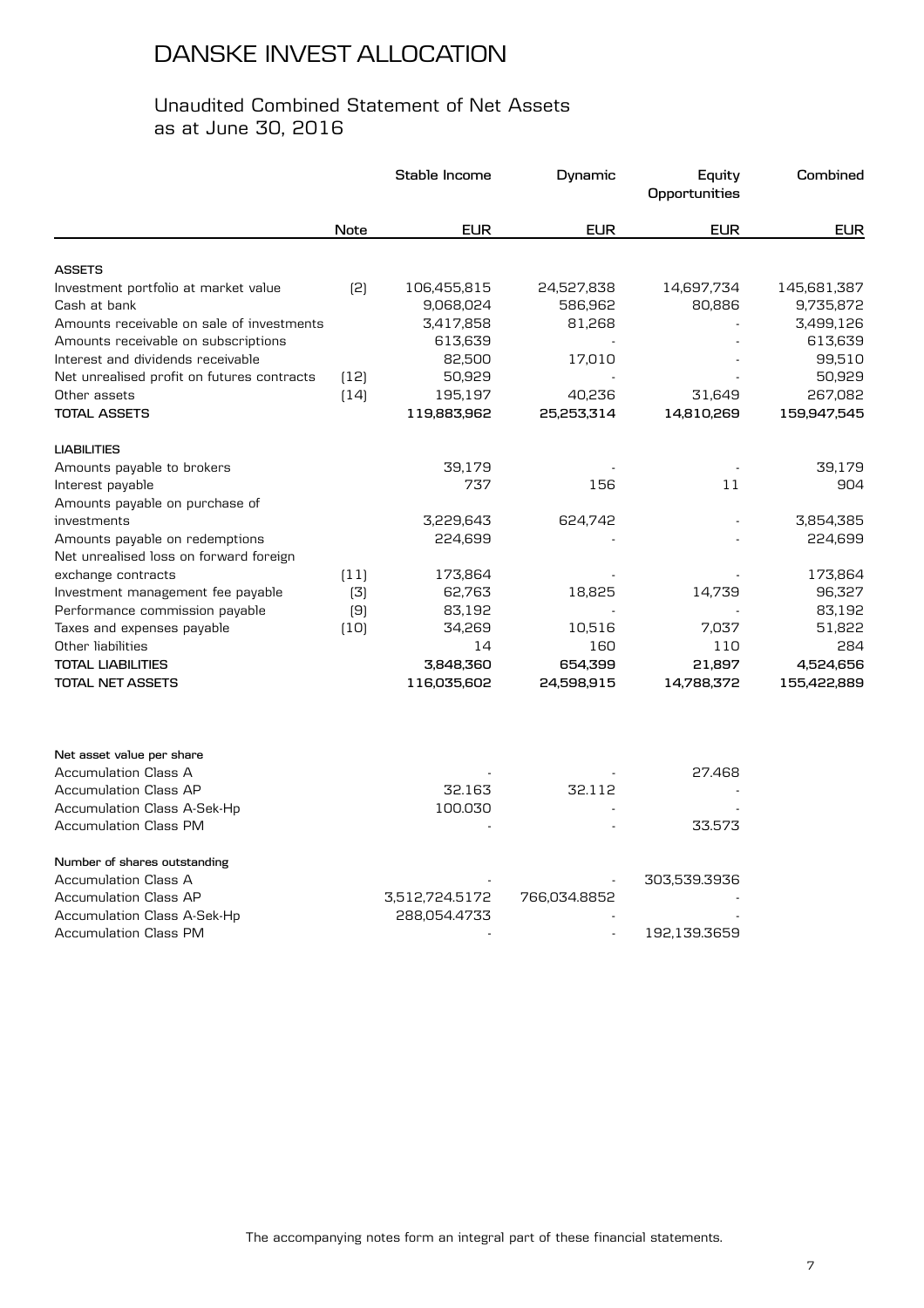### Stable Income

### Statement of Investments as at June 30, 2016

(expressed in EUR)

| Description                                                            | Quantity / Face Currency<br>Value |            | Cost               | Evaluation % net   | assets       |
|------------------------------------------------------------------------|-----------------------------------|------------|--------------------|--------------------|--------------|
| Transferable securities admitted to an official stock exchange listing |                                   |            |                    |                    |              |
| Shares                                                                 |                                   |            |                    |                    |              |
| Belgium                                                                |                                   |            |                    |                    |              |
| Anheuser-Bush Inbey Sa                                                 | 1,833                             | <b>EUR</b> | 211,493            | 208,870            | 0.18         |
| Etab Colruyt                                                           | 3,604                             | <b>EUR</b> | 163,969            | 177,569            | 0.15         |
| Gbl                                                                    | 2,325                             | <b>EUR</b> | 175,595            | 167,865            | 0.15         |
| Melexis Nv leper                                                       | 3,281                             | <b>EUR</b> | 152,112            | 179,340            | 0.15         |
|                                                                        |                                   |            | 703,169            | 733,644            | 0.63         |
| Bermuda Islands                                                        |                                   |            |                    |                    |              |
| Arch Capital Gp Ltd Bermuda                                            | 2.485                             | USD        | 170,440            | 156,445            | 0.13         |
| Axis Capital Holdings Ltd                                              | 3,347                             | <b>USD</b> | 164,766            | 159,407            | 0.14         |
| Everest Reinsurance Group Ltd                                          | 1,073                             | <b>USD</b> | 183,917            | 168,039            | 0.15         |
| Renaissancere HId Ltd                                                  | 1,687                             | <b>USD</b> | 174,010            | 174,215            | 0.15         |
| Validus Holdings                                                       | 4,165                             | <b>USD</b> | 181,342            | 178,334            | 0.15         |
|                                                                        |                                   |            | 874,475            | 836,440            | 0.72         |
| British Virgin Islands                                                 |                                   |            |                    |                    |              |
| Michael Kors Holdings Ltd                                              | 165                               | <b>USD</b> | 8,349<br>8,349     | 7,196<br>7,196     | 0.01<br>0.01 |
| Curaçao                                                                |                                   |            |                    |                    |              |
| Schlumberger Ltd                                                       | 2,347                             | <b>USD</b> | 167,616            | 164,520            | 0.14         |
|                                                                        |                                   |            | 167,616            | 164,520            | 0.14         |
| <b>Denmark</b>                                                         |                                   |            |                    |                    |              |
| Coloplast -B-                                                          | 4,725                             | <b>DKK</b> | 330,362            | 314,191            | 0.27         |
| Danske Bank As                                                         | 2,085                             | <b>DKK</b> | 52,936             | 48,747             | 0.04         |
| <b>Gn Great Nordic Ltd</b>                                             | 5,686                             | DKK.       | 98,017             | 91,351             | 0.08         |
| Novo Nordisk A/S /-B-                                                  | 4,032                             | <b>DKK</b> | 208,260            | 192,003            | 0.17         |
| Novozymes Shs -B-                                                      | 4,560                             | <b>DKK</b> | 202,662            | 194,830            | 0.17         |
|                                                                        |                                   |            | 892,237            | 841,122            | 0.73         |
| Finland                                                                |                                   |            |                    |                    |              |
| Kone Oyj -B-                                                           | 4,626                             | <b>EUR</b> | 190,824            | 186,289            | 0.16         |
| Wartsila Corporation -B-                                               | 4,921                             | <b>EUR</b> | 185,542<br>376,366 | 177,008<br>363,297 | 0.15<br>0.31 |
| France                                                                 |                                   |            |                    |                    |              |
| Aeroports De Paris Adp                                                 | 1,773                             | <b>EUR</b> | 199,884            | 173,967            | 0.15         |
| Air Liquide                                                            | 938                               | <b>EUR</b> | 112,675            | 86,671             | 0.07         |
| Biomerieux                                                             | 2,445                             | <b>EUR</b> | 266,492            | 290,955            | 0.25         |
| Dassault Systemes Sa                                                   | 864                               | <b>EUR</b> | 63,843             | 57,681             | 0.05         |
| Groupe Danone                                                          | 3,136                             | <b>EUR</b> | 201,960            | 192,174            | 0.17         |
| Hermes International                                                   | 555                               | <b>EUR</b> | 181,685            | 186,313            | 0.16         |
| Plastic Omnium                                                         | 6,284                             | <b>EUR</b> | 164,889            | 157,823            | 0.14         |
| Sanofi-Aventis                                                         | 1,825                             | <b>EUR</b> | 153,560            |                    | 0.11         |
|                                                                        |                                   |            |                    | 134,046            |              |

Total Sa 3,925 EUR 178,501 167,598 0.14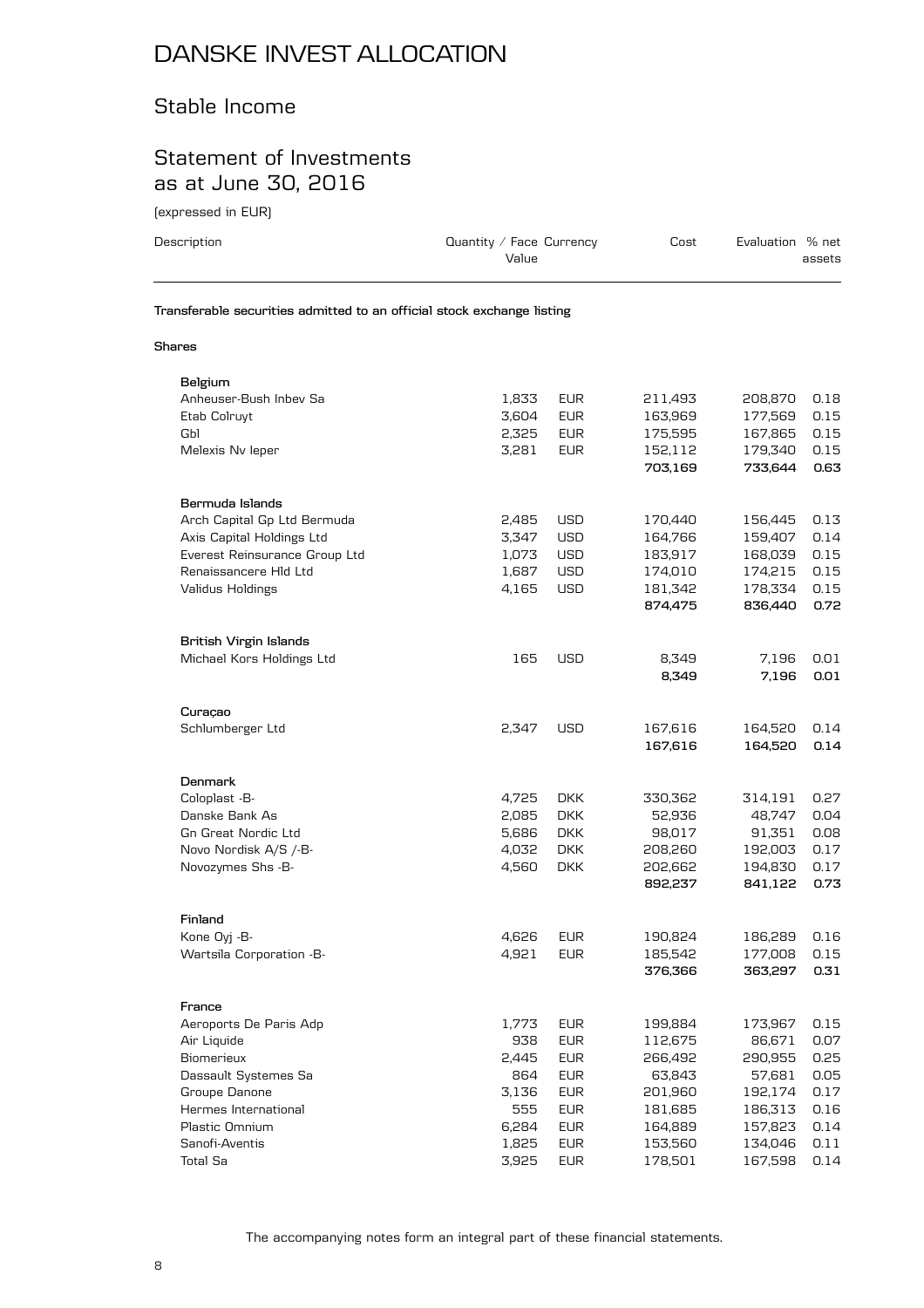### Stable Income

## Statement of Investments (continued) as at June 30, 2016

(expressed in EUR)

| Description                           | Quantity / Face Currency<br>Value |            | Cost      | Evaluation % net | assets |
|---------------------------------------|-----------------------------------|------------|-----------|------------------|--------|
| Vivendi                               | 8,249                             | <b>EUR</b> | 165,964   | 136,397          | 0.12   |
|                                       |                                   |            | 1,689,453 | 1,583,625        | 1.36   |
| Germany                               |                                   |            |           |                  |        |
| Basf Namen-Akt.                       | 1,448                             | EUR        | 110,160   | 97,335           | 0.08   |
| Bertrandt Ag                          | 1,920                             | <b>EUR</b> | 205,910   | 167,942          | 0.15   |
| Continental Ag                        | 986                               | <b>EUR</b> | 167,896   | 165,056          | 0.14   |
| Cts Eventim Ag. Bremen                | 6,591                             | EUR        | 228,531   | 181,912          | 0.16   |
| Deutsche Telekom /Nam.                | 14,444                            | <b>EUR</b> | 243,292   | 217,512          | 0.19   |
| Duerr Ag                              | 2,794                             | <b>EUR</b> | 182,660   | 186,472          | 0.16   |
| Fielmann Ag                           | 2,896                             | EUR        | 187,394   | 188,211          | 0.16   |
| Fuchs Petrolub Vz. A.                 | 5,225                             | <b>EUR</b> | 177,692   | 182,979          | 0.16   |
| Kabel Deutschland Holding Ag          | 1,721                             | <b>EUR</b> | 192,794   | 178,984          | 0.15   |
| Man Ag                                | 2,275                             | EUR        | 214,016   | 207,844          | 0.18   |
| Sap Ag                                | 2,813                             | <b>EUR</b> | 207,853   | 188,640          | 0.16   |
| Sartorius Ag / Vorzug.                | 3,187                             | <b>EUR</b> | 196,403   | 204,478          | 0.18   |
| Siemens Ag /Nam.                      | 1,792                             | <b>EUR</b> | 165,472   | 162,033          | 0.14   |
|                                       |                                   |            | 2,480,073 | 2,329,398        | 2.01   |
| Great Britain                         |                                   |            |           |                  |        |
| Arm Holdings Plc                      | 14,345                            | GBP        | 186,729   | 190,119          | 0.16   |
| Ashtead Group Plc                     | 14,064                            | GBP        | 202,079   | 179,885          | 0.16   |
| Ass. British Foods Plc                | 4,668                             | GBP        | 226,368   | 150,743          | 0.13   |
| Astrazeneca Plc                       | 3,516                             | <b>SEK</b> | 211,017   | 184,939          | 0.16   |
| Aviva Plc                             | 8,258                             | <b>GBP</b> | 57,038    | 38,676           | 0.03   |
| Booker Group Plc                      | 81,392                            | GBP        | 201,164   | 171,028          | 0.15   |
| British American Tobacco (25p)        | 7,298                             | <b>GBP</b> | 395,357   | 418,540          | 0.36   |
| <b>British Sky Broadcasting Group</b> | 16,193                            | <b>GBP</b> | 246,349   | 167,764          | 0.14   |
| Bt Group Plc                          | 34,244                            | GBP        | 228,680   | 168,879          | 0.15   |
| Burberry Group Plc                    | 12,731                            | <b>GBP</b> | 216,750   | 178,964          | 0.15   |
| Capita Plc                            | 13,807                            | <b>GBP</b> | 223,539   | 156,247          | 0.13   |
| Centrica Plc                          | 37,813                            | GBP        | 115,636   | 99,884           | 0.09   |
| Compass Group Plc                     | 11,383                            | GBP        | 172,643   | 193,709          | 0.17   |
| Derwent London Plc                    | 4,366                             | <b>GBP</b> | 123,695   | 135,513          | 0.12   |
| Diageo Plc                            | 7,931                             | GBP        | 211,468   | 192,062          | 0.17   |
| Diploma Plc                           | 17,944                            | <b>GBP</b> | 177,804   | 179,784          | 0.15   |
| Direct Line                           | 42,426                            | <b>GBP</b> | 238,353   | 176,231          | 0.15   |
| Easyjet Plc                           | 9,419                             | <b>GBP</b> | 187,714   | 122,384          | 0.11   |
| Galliford Try Plc                     | 11,489                            | GBP        | 122,654   | 127,005          | 0.11   |
| Glaxosmithkline Plc                   | 10,937                            | GBP        | 212,593   | 205,571          | 0.18   |
| Howden Joinery Group Plc              | 29,250                            | GBP        | 177,942   | 133,793          | 0.12   |
| Hsbc Holdings Plc                     | 28,277                            | GBP        | 210,803   | 155,262          | 0.13   |
| Kcom Group Plc                        | 148,647                           | GBP        | 216,110   | 190,126          | 0.16   |
| Lloyds Banking Group Plc              | 145,888                           | GBP        | 150,509   | 96,711           | 0.08   |
| Morgan Advanced Materials Plc         | 56,590                            | GBP        | 152,639   | 155,309          | 0.13   |
| National Grid Plc                     | 17,605                            | GBP        | 228,255   | 227,321          | 0.20   |
| Next Plc                              | 3,669                             | GBP        | 383,475   | 215,557          | 0.19   |
| Pennon Group Plc                      | 9,558                             | GBP        | 108,806   | 106,591          | 0.09   |
| Reckitt Benckiser Group Plc           | 2,380                             | GBP        | 211,085   | 208,914          | 0.18   |
| Restaurant Group Plc                  | 42,164                            | GBP        | 258,620   | 143,504          | 0.12   |
| Royal Dutch Shell /-B-                | 5,962                             | GBP        | 138,205   | 145,033          | 0.13   |
| Saga Plc                              | 61,489                            | GBP        | 138,120   | 143,063          | 0.12   |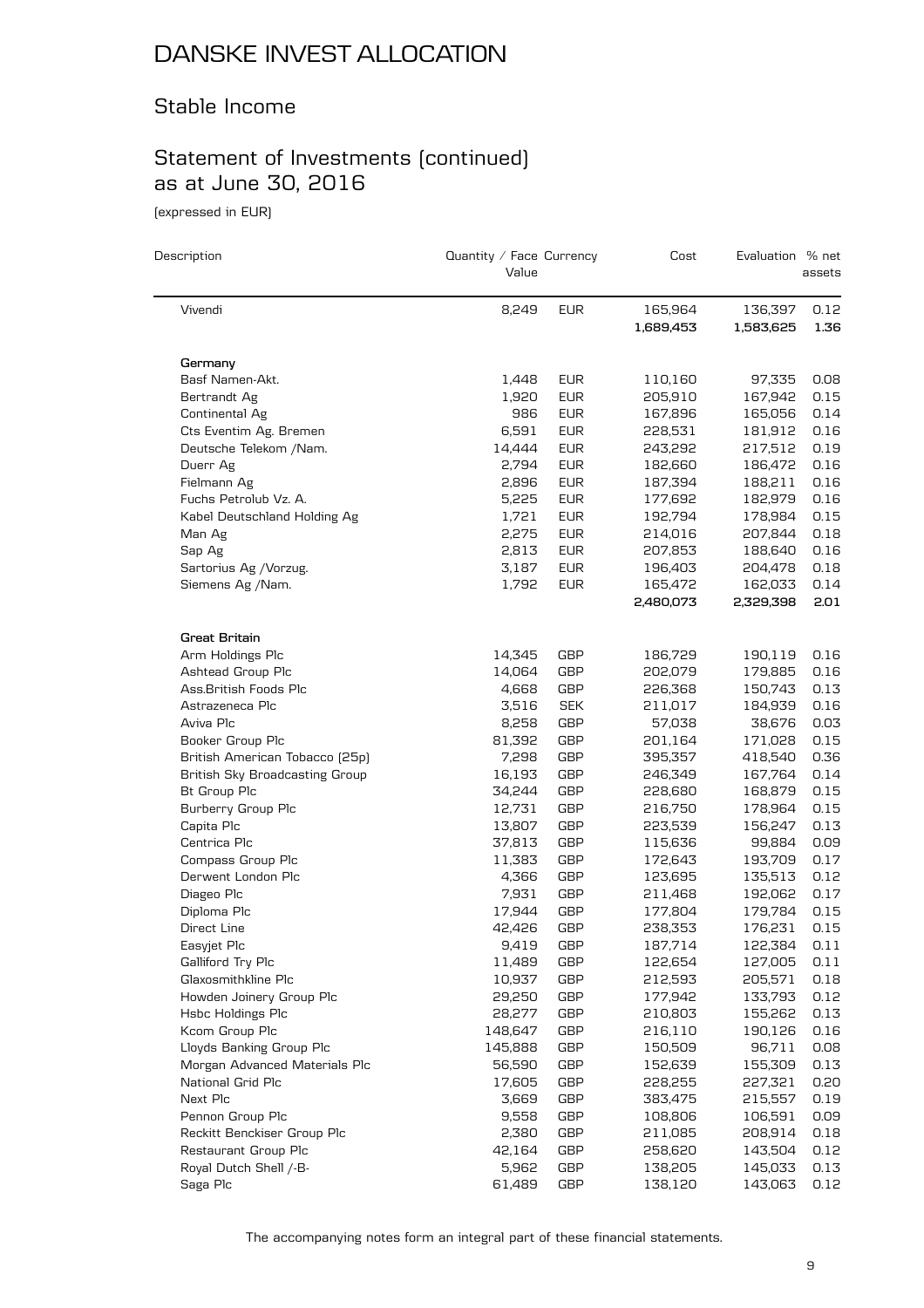### Stable Income

## Statement of Investments (continued) as at June 30, 2016

(expressed in EUR)

| Description                    | Quantity / Face Currency<br>Value |            | Cost                 | Evaluation % net     | assets       |
|--------------------------------|-----------------------------------|------------|----------------------|----------------------|--------------|
| Sage Grp                       | 23,602                            | <b>GBP</b> | 189,657              | 179,547              | 0.15         |
| Scottish & Southern Energy Plc | 9,409                             | <b>GBP</b> | 196,076              | 169,859              | 0.15         |
| St James Place Plc             | 16,399                            | <b>GBP</b> | 149,030              | 156,015              | 0.13         |
| Standard Chartered Plc         | 6,110                             | <b>GBP</b> | 34,803               | 40,809               | 0.04         |
|                                |                                   |            |                      |                      |              |
| Ted Baker Plc London           | 5,562                             | <b>GBP</b> | 263,394              | 164,707              | 0.14         |
| Unite Group Plc                | 22,389                            | <b>GBP</b> | 185,912              | 164,865              | 0.14         |
| United Utilities Group Plc     | 16,801                            | <b>GBP</b> | 224,277              | 206,706              | 0.18         |
| Victrex Plc                    | 10,748                            | GBP        | 270,086              | 193,639              | 0.17         |
| Vodafone Group Plc             | 70,144                            | <b>GBP</b> | 220,807<br>8,066,241 | 189,347<br>6,824,605 | 0.16<br>5.88 |
| Ireland                        |                                   |            |                      |                      |              |
| Accenture Plc                  | 1,656                             | <b>USD</b> | 165,655              | 166,689              | 0.14         |
| Kerry Group A                  | 4,810                             | <b>EUR</b> | 366,920              | 379,220              | 0.33         |
| Paddy Power Plc                | 1,601                             | <b>EUR</b> | 190,095              | 152,896              | 0.13         |
|                                |                                   |            | 722,670              | 698,805              | 0.60         |
| Italy                          |                                   |            |                      |                      |              |
| Ansaldo Sts Spa                | 19,161                            | <b>EUR</b> | 187,319              | 193,335              | 0.17         |
| Banca Ifis Spa                 | 8,488                             | <b>EUR</b> | 152,029              | 151,935              | 0.13         |
| Digital Multimedia Tech. Spa   | 1,792                             | <b>EUR</b> | 101,254              | 80,998               | 0.07         |
| Reply Spa Torino               | 1,490                             | <b>EUR</b> | 180,652              | 173,585              | 0.15         |
|                                |                                   |            | 621,254              | 599,853              | 0.52         |
| Jersey                         |                                   |            |                      |                      |              |
| Delphi Automotive Plc          | 341                               | <b>USD</b> | 22,038               | 19,272               | 0.01         |
| Experian Plc                   | 5,487                             | <b>GBP</b> | 94,201               | 91,035               | 0.08         |
| Regus Plc                      | 47,329                            | <b>GBP</b> | 145,360              | 162,294              | 0.14         |
|                                |                                   |            | 261,599              | 272,601              | 0.23         |
| Malta                          |                                   |            |                      |                      |              |
| Unibet Group Plc               | 21,157                            | <b>SEK</b> | 213,169              | 174,500              | 0.15         |
|                                |                                   |            | 213,169              | 174,500              | 0.15         |
| Spain                          |                                   |            |                      |                      |              |
| Amadeus It Holding Sr. A       | 1,246                             | <b>EUR</b> | 47,054               | 48,632               | 0.04         |
| Enagas                         | 6,941                             | <b>EUR</b> | 185,610              | 188,136              | 0.16         |
| Iberdrola Sa                   | 32,400                            | <b>EUR</b> | 203,608              | 191,970              | 0.16         |
| Red Ele Corp - Shs             | 2,370                             | <b>EUR</b> | 185,857              | 186,258              | 0.16         |
| Telefonica Sa                  | 17,700                            | <b>EUR</b> | 210,913              | 145,972              | 0.13         |
| Viscofan Envolturas Celulosi   | 3,733                             | <b>EUR</b> | 178,262              | 181,573              | 0.16         |
|                                |                                   |            | 1,011,304            | 942,541              | 0.81         |
| Sweden                         |                                   |            |                      |                      |              |
| Alfa Laval Ab                  | 13,442                            | <b>SEK</b> | 220,865              | 184,257              | 0.16         |
| Hennes & Mauritz Ab            | 5,029                             | <b>SEK</b> | 176,832              | 129,767              | 0.11         |
| Intrum Justitia Ab             | 6,369                             | <b>SEK</b> | 195,558              | 177,375              | 0.15         |
| J.M.Ab                         | 8,285                             | <b>SEK</b> | 178,511              | 181,989              | 0.16         |
|                                |                                   |            | 771,766              | 673,388              | 0.58         |
| Switzerland                    |                                   |            |                      |                      |              |
| Barry Callebaut Ag / Nam.      | 129                               | <b>CHF</b> | 129,011              | 138,710              | 0.12         |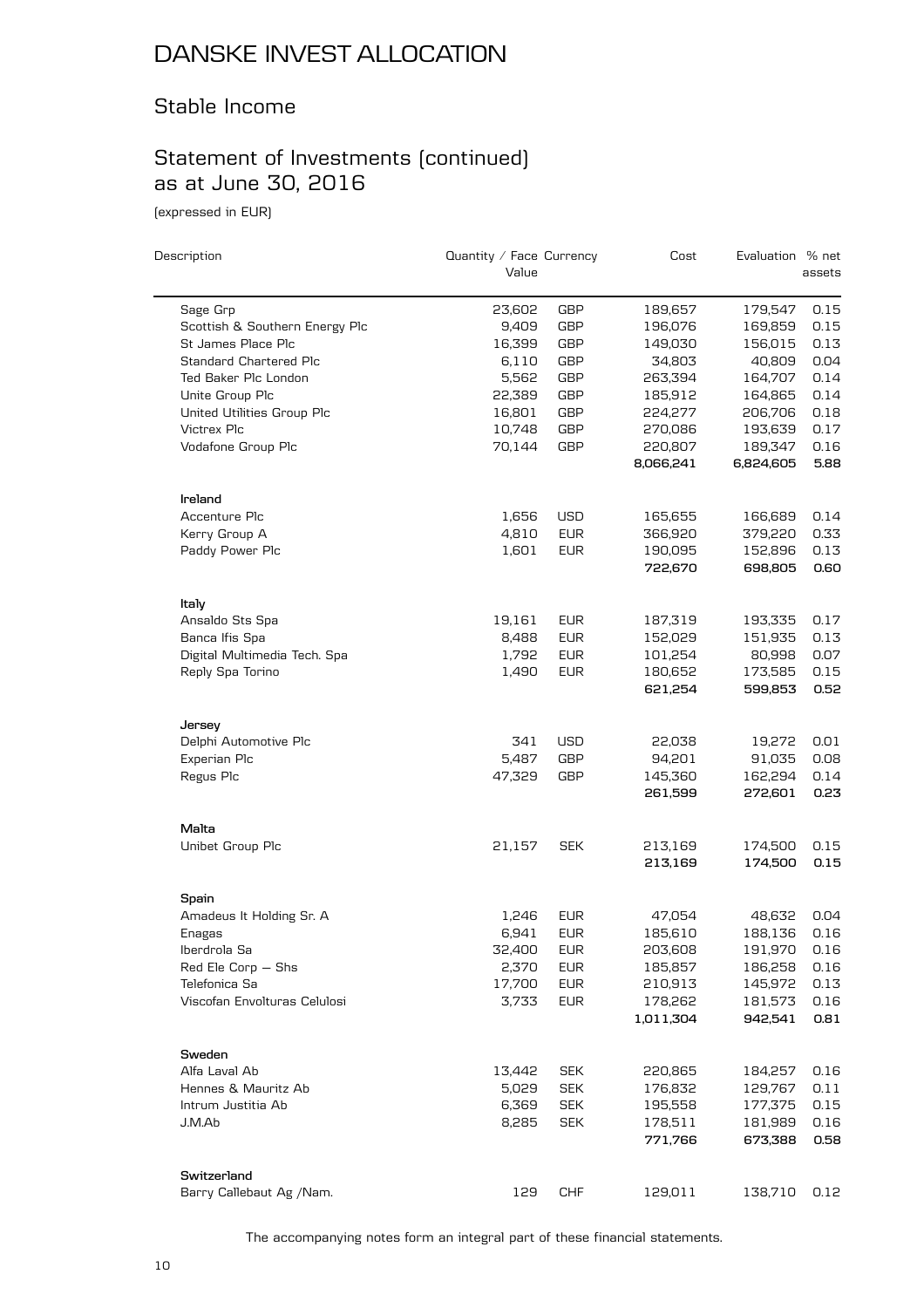### Stable Income

## Statement of Investments (continued) as at June 30, 2016

(expressed in EUR)

| Description                       | Quantity / Face Currency |            | Cost      | Evaluation % net |        |
|-----------------------------------|--------------------------|------------|-----------|------------------|--------|
|                                   | Value                    |            |           |                  | assets |
| Bqe.Cantonale Vaudoise /Nom.      | 171                      | <b>CHF</b> | 97,808    | 103,173          | 0.09   |
| Geberit Ag /Namen-Aktien          | 545                      | <b>CHF</b> | 169,129   | 183,421          | 0.16   |
| Givaudan Sa / Reg.                | 212                      | <b>CHF</b> | 362,314   | 378,566          | 0.33   |
| Kuehne + Nagel International      | 1,642                    | <b>CHF</b> | 209,376   | 202,667          | 0.17   |
| Lindt & Spruengli / Reg           | 3                        | <b>CHF</b> | 203,281   | 189,000          | 0.16   |
| Nestle Sa                         | 3,236                    | <b>CHF</b> | 225,171   | 221,712          | 0.19   |
| Novartis Ag Basel / Nam.          | 3,006                    | <b>CHF</b> | 237,425   | 218,248          | 0.19   |
| Psp Swiss Property /Nam.          | 2,263                    | <b>CHF</b> | 178,772   | 197,475          | 0.17   |
| Roche Holding Ag / Genussschein   | 1,663                    | <b>CHF</b> | 413,325   | 386,675          | 0.33   |
| Sonova Holding Ag / Nom.          | 1,815                    | <b>CHF</b> | 225,097   | 215,513          | 0.19   |
| Straumann Holding Ag /Nom.        | 502                      | <b>CHF</b> | 161,097   | 175,431          | 0.15   |
| Swiss Prime Site Ag / Nom.        | 2,409                    | <b>CHF</b> | 169,119   | 195,161          | 0.17   |
| Swisscom /Nam.                    | 444                      | <b>CHF</b> | 211,115   | 195,172          | 0.17   |
| Syngenta Ag                       | 571                      | <b>CHF</b> | 187,039   | 197,524          | 0.17   |
| Zurich Insurance Group / Nam      | 952                      | <b>CHF</b> | 224,391   | 207,357          | 0.18   |
|                                   |                          |            | 3,403,470 | 3,405,805        | 2.94   |
| The Netherlands                   |                          |            |           |                  |        |
| Tnt Express-Shs                   | 20,695                   | EUR        | 159,303   | 174,873          | 0.15   |
| Unilever Cert. of Shs             | 4,988                    | <b>EUR</b> | 205,698   | 205,056          | 0.18   |
|                                   |                          |            | 365,001   | 379,929          | 0.33   |
| United States of America          |                          |            |           |                  |        |
| 21st Century -Shs A-              | 546                      | <b>USD</b> | 13,754    | 13,277           | 0.01   |
| 3M Co                             | 1,186                    | <b>USD</b> | 173,632   | 183,214          | 0.16   |
| Agl Resources Inc                 | 2,643                    | <b>USD</b> | 152,700   | 157,085          | 0.14   |
| Alphabet Inc -A-                  | 53                       | <b>USD</b> | 35,960    | 33,185           | 0.03   |
| Alphabet Inc -C-                  | 57                       | <b>USD</b> | 37,696    | 35,120           | 0.03   |
| Altria Group                      | 3,078                    | <b>USD</b> | 165,541   | 188,040          | 0.16   |
| Amazon Com Inc                    | 158                      | <b>USD</b> | 83,447    | 101,833          | 0.09   |
| American Capital Agency Corp      | 9,914                    | <b>USD</b> | 161,922   | 173,671          | 0.15   |
| Amerisourcebergen Corp            | 2,403                    | <b>USD</b> | 196,823   | 167,212          | 0.14   |
| Annaly Capital Management Inc     | 18,031                   | <b>USD</b> | 162,997   | 177,825          | 0.15   |
| Apple Inc                         | 1,121                    | <b>USD</b> | 109,129   | 95,310           | 0.08   |
| At & T                            | 4,692                    | <b>USD</b> | 147,131   | 179,769          | 0.16   |
| Autoliv Inc                       | 112                      | <b>USD</b> | 11,482    | 10,942           | 0.01   |
| Automatic Data Proces.            | 2,046                    | <b>USD</b> | 161,352   | 164,244          | 0.14   |
| Autozone Inc                      | 188                      | <b>USD</b> | 136,027   | 134,243          | 0.12   |
| Bard (C.R.) Inc                   | 777                      | USD        | 135,004   | 162,601          | 0.14   |
| Berkshire Hathaway - B            | 1,303                    | USD        | 163,417   | 166,786          | 0.14   |
| Borg Warner Inc                   | 281                      | USD        | 9,303     | 7,413            | 0.01   |
| Brinker International Inc.        | 1,785                    | USD        | 70,887    | 74,210           | 0.06   |
| Calatlantic Grp Shs               | 762                      | <b>USD</b> | 22,414    | 24,837           | 0.02   |
| Cboe Holdings Inc                 | 3,074                    | <b>USD</b> | 201,899   | 182,037          | 0.16   |
| Cbs Corp -B- / When Issued        | 200                      | USD        | 9,752     | 9,504            | 0.01   |
| <b>Charter Communications Inc</b> | 63                       | <b>USD</b> | 11,944    | 12,901           | 0.01   |
| Cheesecake Factory Inc            | 3,412                    | USD        | 152,283   | 147,537          | 0.13   |
| Chipotle Mexican Grill Inc        | 160                      | USD        | 83,596    | 59,010           | 0.05   |
| Cisco Systems Inc.                | 7,353                    | <b>USD</b> | 186,013   | 187,153          | 0.16   |
| Coach Inc                         | 235                      | USD        | 8,417     | 8,437            | 0.01   |
| Coca-Cola Co.                     | 4,211                    | USD        | 170,166   | 168,546          | 0.15   |
| Comcast Corp /-A-                 | 1,257                    | <b>USD</b> | 68,172    | 72,388           | 0.06   |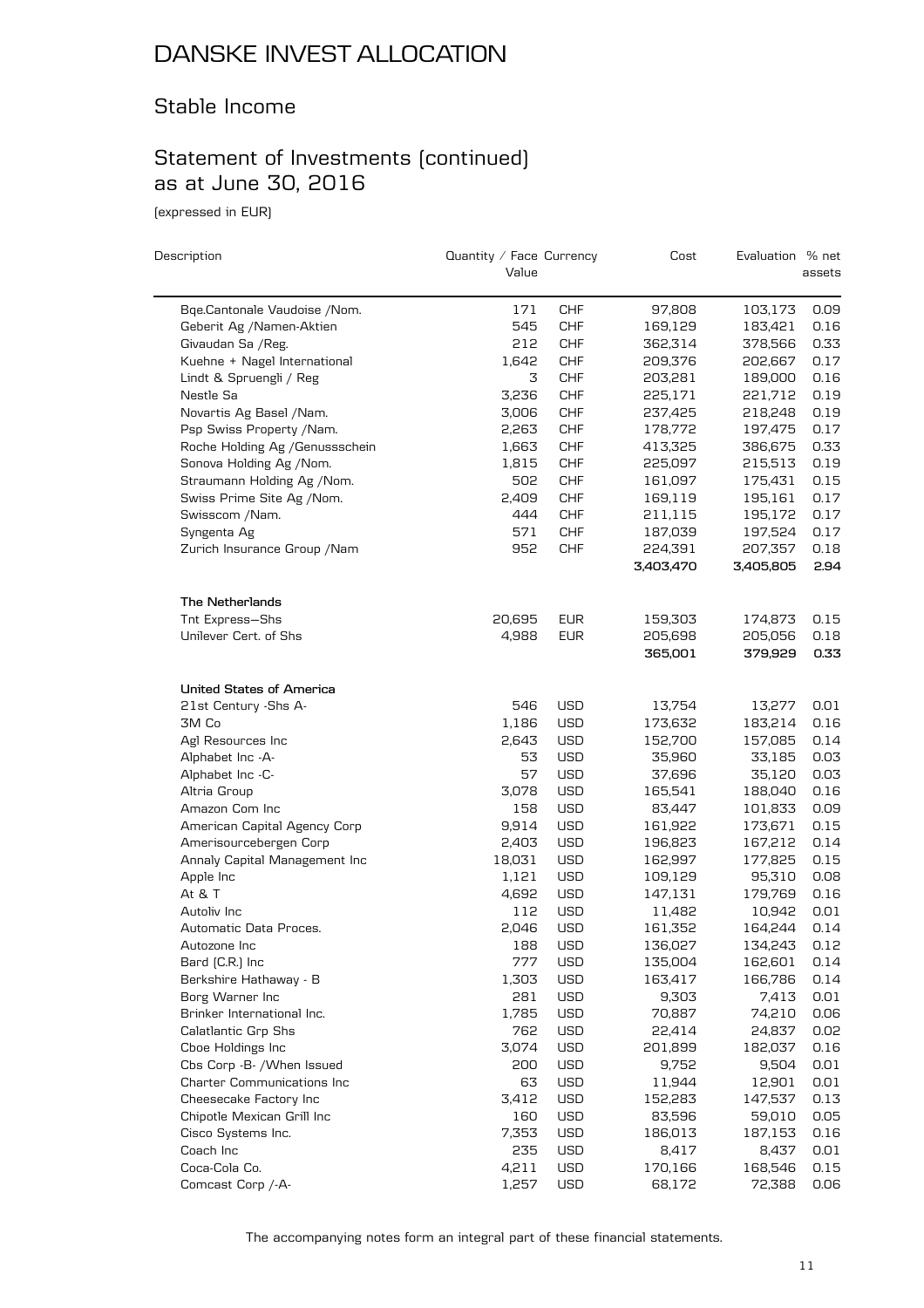### Stable Income

## Statement of Investments (continued) as at June 30, 2016

(expressed in EUR)

| Description                       | Quantity / Face Currency<br>Value |            | Cost    | Evaluation % net | assets |
|-----------------------------------|-----------------------------------|------------|---------|------------------|--------|
|                                   |                                   |            |         |                  |        |
| Consolidated Edison Inc           | 1,699                             | <b>USD</b> | 99,420  | 120,994          | 0.10   |
| Cracker Barrel Old Country St     | 250                               | <b>USD</b> | 37,440  | 38,573           | 0.03   |
| Csx Corp.                         | 666                               | <b>USD</b> | 14,992  | 15,404           | 0.01   |
| Davita Healthcare Partners Inc    | 1,787                             | <b>USD</b> | 121,615 | 123,415          | 0.11   |
| <b>Dollar General Corporation</b> | 124                               | <b>USD</b> | 9,537   | 10,476           | 0.01   |
| Dominion Resources Inc            | 2,489                             | <b>USD</b> | 156,917 | 171,291          | 0.15   |
| Dr Horton Inc.                    | 4,484                             | <b>USD</b> | 119,777 | 125,114          | 0.11   |
| Dril-Quip Inc. Houston Texas      | 1,289                             | <b>USD</b> | 69,449  | 66,511           | 0.06   |
| Emc Corp                          | 356                               | <b>USD</b> | 8,406   | 8,705            | 0.01   |
| <b>Express Scripts Hld</b>        | 1,218                             | <b>USD</b> | 94,557  | 83,043           | 0.07   |
| Exxon Mobil Corp                  | 2,082                             | <b>USD</b> | 159,505 | 173,378          | 0.15   |
| Facebook Inc -A-                  | 379                               | <b>USD</b> | 38,129  | 38,968           | 0.03   |
| Fed. Realty Inv. Tr. /Sbi         | 725                               | <b>USD</b> | 99,907  | 107,075          | 0.09   |
| Fedex Corp.                       | 181                               | <b>USD</b> | 26,157  | 24,495           | 0.02   |
| Ford Motor Co                     | 4,810                             | <b>USD</b> | 55,557  | 54,369           | 0.05   |
| Gartner Inc. *Opa*                | 1,087                             | <b>USD</b> | 85,699  | 93,085           | 0.08   |
| General Mills Inc                 | 2,907                             | <b>USD</b> | 159,451 | 177,672          | 0.15   |
| <b>General Motors</b>             | 1,948                             | <b>USD</b> | 52,214  | 49,424           | 0.04   |
| Goodyear Tire & Rubber            | 330                               | <b>USD</b> | 9,418   | 7,558            | 0.01   |
| Hanesbrands Inc                   | 324                               | <b>USD</b> | 8,105   | 7,675            | 0.01   |
| Harley Davidson Inc.              | 263                               | <b>USD</b> | 11,977  | 10,501           | 0.01   |
| Hasbro Inc.                       | 107                               | <b>USD</b> | 7,488   | 8,005            | 0.01   |
| Henry Jack & Associates Inc.      | 1,995                             | <b>USD</b> | 146,453 | 153,430          | 0.13   |
| Home Depot Inc.                   | 522                               | <b>USD</b> | 62,594  | 59,882           | 0.05   |
| Ibm                               | 1,503                             | <b>USD</b> | 194,984 | 200,969          | 0.17   |
| Investors Bancorp Inc             | 16,558                            | <b>USD</b> | 196,237 | 163,447          | 0.14   |
| Johnson & Johnson                 | 1,783                             | <b>USD</b> | 170,862 | 191,629          | 0.17   |
| Johnson Controls Inc.             | 890                               | <b>USD</b> | 30,753  | 34,653           | 0.03   |
| Kb Home                           | 2,769                             | <b>USD</b> | 34,461  | 37,558           | 0.03   |
| Kellogg Co                        | 2,023                             | <b>USD</b> | 131,074 | 141,335          | 0.12   |
| L Brands Inc                      | 107                               | <b>USD</b> | 8,312   | 6,465            | 0.01   |
| Lear Corp                         | 100                               | <b>USD</b> | 9,319   | 9,276            | 0.01   |
| Lennar Corp. - A-                 | 2,708                             | <b>USD</b> | 113,325 | 111,754          | 0.10   |
| Lowe S Companies Inc.             | 392                               | <b>USD</b> | 26,652  | 27,454           | 0.02   |
| Mastercard Inc. Shs -A-           | 2,053                             | <b>USD</b> | 187,036 | 170,353          | 0.15   |
| Mattel Inc.                       | 320                               | USD        | 9,731   | 8,934            | 0.01   |
| Mc-Cormick & Co /N. Voting        | 857                               | <b>USD</b> | 69,373  | 79,278           | 0.07   |
| Mcdonald S Corp.                  | 1,664                             | <b>USD</b> | 178.359 | 179.079          | 0.15   |
| Mdc Holdings Inc                  | 596                               | <b>USD</b> | 13,026  | 12,883           | 0.01   |
| Meritage Homes Corp               | 298                               | <b>USD</b> | 9,605   | 9,915            | 0.01   |
| Microsoft Corp                    | 1,399                             | <b>USD</b> | 68,349  | 63,681           | 0.05   |
| Mohawk Industries                 | 51                                | <b>USD</b> | 8,662   | 8,646            | 0.01   |
| Netflix Inc                       | 162                               | <b>USD</b> | 15,126  | 13,286           | 0.01   |
| Newell Brands Inc                 | 386                               | USD        | 15,449  | 16,632           | 0.01   |
| Newmont Mining Corp.              | 5,197                             | <b>USD</b> | 86,943  | 176,416          | 0.15   |
| Nike Inc B                        | 1,168                             | <b>USD</b> | 63,572  | 57,995           | 0.05   |
| Norfolk Southern Corp.            | 206                               | <b>USD</b> | 15,099  | 15,539           | 0.01   |
| Nvr Inc                           | 17                                | <b>USD</b> | 26,408  | 26,550           | 0.02   |
| O Reilly Automotive Inc           | 40                                | USD        | 9,794   | 9,859            | 0.01   |
| Omnicom Group Inc.                | 107                               | USD        | 7,915   | 7,719            | 0.01   |
| Oracle Corp                       | 637                               | <b>USD</b> | 23,112  | 23,264           | 0.02   |
| Panera Bread -A-                  | 532                               | <b>USD</b> | 89,278  | 101,805          | 0.09   |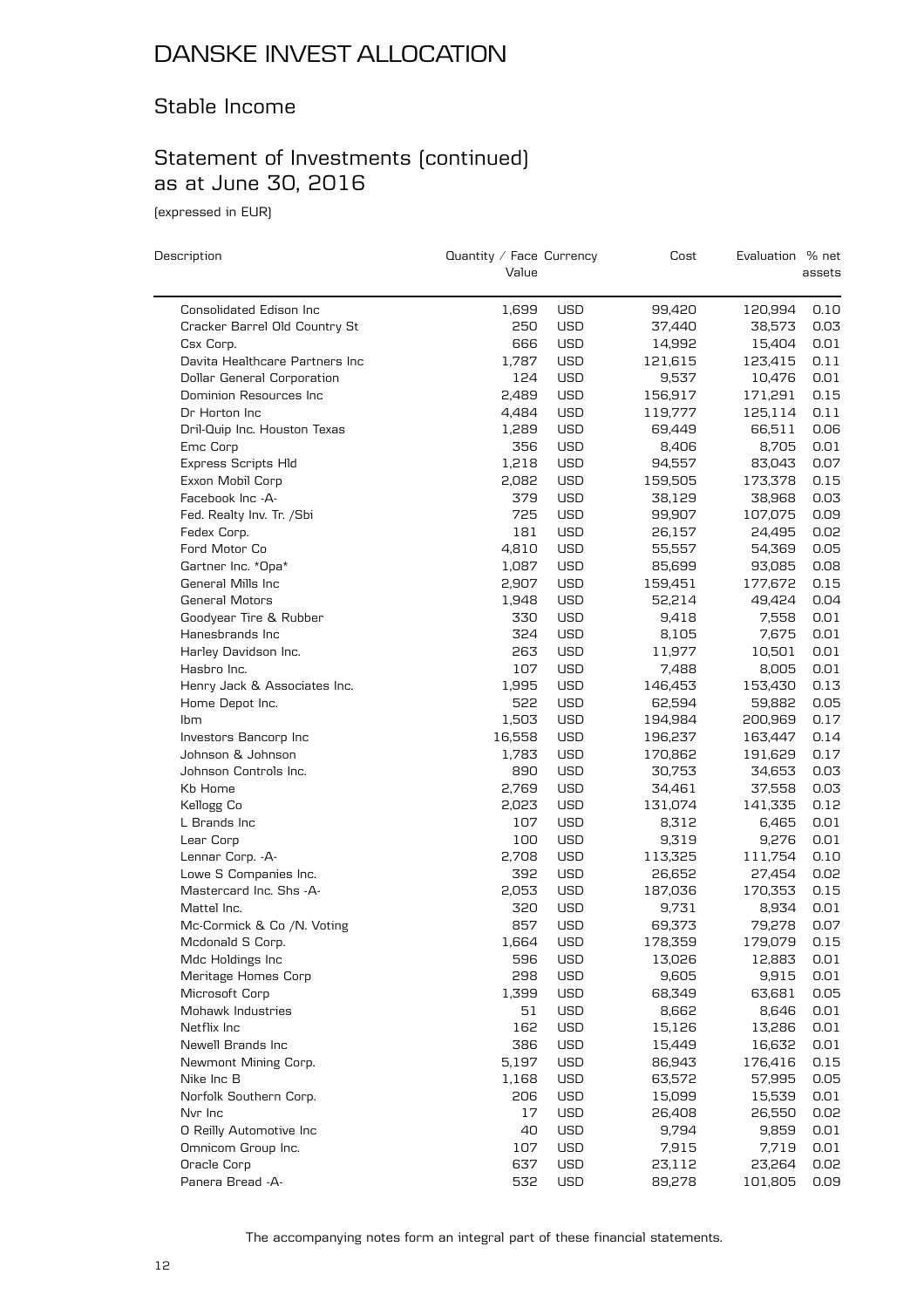### Stable Income

## Statement of Investments (continued) as at June 30, 2016

(expressed in EUR)

| Description                                                                       | Quantity / Face Currency |            | Cost       | Evaluation % net |                          |
|-----------------------------------------------------------------------------------|--------------------------|------------|------------|------------------|--------------------------|
|                                                                                   | Value                    |            |            |                  | assets                   |
| Paychex Inc.                                                                      | 2,301                    | <b>USD</b> | 115,601    | 116,345          | 0.10                     |
| People S United Financial Inc                                                     | 8,515                    | <b>USD</b> | 130,839    | 110,742          | 0.10                     |
| Pepsico Inc                                                                       | 1,840                    | <b>USD</b> | 172,820    | 170,891          | 0.15                     |
| Pfizer Inc.                                                                       | 1,599                    | <b>USD</b> | 47,429     | 50,420           | 0.04                     |
| Philip Morris Int.                                                                | 2,100                    | <b>USD</b> | 170,264    | 186,528          | 0.16                     |
| Procter & Gamble Co.                                                              | 2,433                    | <b>USD</b> | 174,345    | 183,872          | 0.16                     |
| Public Storage Inc.                                                               | 132                      | <b>USD</b> | 29,467     | 30,198           | 0.03                     |
| Pultegroup Inc                                                                    | 4,263                    | <b>USD</b> | 69,571     | 72,951           | 0.06                     |
| Qualcomm Inc.                                                                     | 271                      | <b>USD</b> | 12,141     | 13,070           | 0.01                     |
| Republic Services Inc.                                                            | 1,262                    | <b>USD</b> | 51,082     | 57,104           | 0.05                     |
| Resmed Inc                                                                        | 659                      | <b>USD</b> | 34,945     | 36,817           | 0.03                     |
| Ross Stores Inc                                                                   | 181                      | <b>USD</b> | 9,395      | 9,092            | 0.01                     |
| Royal Gold Inc                                                                    | 3,092                    | <b>USD</b> | 103,807    | 196,721          | 0.17                     |
| Sempra Energy                                                                     | 1,124                    | <b>USD</b> | 104,599    | 112,643          | 0.10                     |
| Simon Property / Paired Shs                                                       | 324                      | <b>USD</b> | 57,079     | 62,719           | 0.05                     |
| Southern Co.                                                                      | 3,476                    | <b>USD</b> | 146,429    | 163,484          | 0.14                     |
| Stericycle Inc                                                                    | 1,555                    | <b>USD</b> | 177,876    | 142,825          | 0.12                     |
| Stryker Corp.                                                                     | 1,599                    | <b>USD</b> | 160,022    | 171,104          | 0.15                     |
| Synopsys Inc.                                                                     | 1,185                    | <b>USD</b> | 50,888     | 56,566           | 0.05                     |
| Target Corp                                                                       | 2,920                    | <b>USD</b> | 206,649    | 184,094          | 0.16                     |
| Tesla Mtrs                                                                        | 105                      | <b>USD</b> | 23,071     | 19,877           | 0.02                     |
| The Hershey Co                                                                    | 1,992                    | <b>USD</b> | 161,810    | 174,280          | 0.15                     |
| The Priceline Group Inc Shs                                                       | 17                       | <b>USD</b> | 19,449     | 18,977           | 0.02                     |
| Time Warner                                                                       | 408                      | <b>USD</b> | 26,441     | 26,344           | 0.02                     |
| Tjx Companies Inc                                                                 | 279                      | <b>USD</b> | 19,439     | 19,175           | 0.02                     |
| <b>Toll Brothers</b>                                                              | 2,720                    | <b>USD</b> | 70,846     | 65,140           | 0.06                     |
| <b>Topbuild Corp</b>                                                              | 302                      | <b>USD</b> | 7,864      | 9,803            | 0.01                     |
| Tri Pointe Group Shs                                                              | 1,543                    | <b>USD</b> | 15,920     | 16,232           | 0.01                     |
| Under Armour Inc                                                                  | 151                      | <b>USD</b> | 5,662      | 4,884            |                          |
| Under Armour Inc /-A-                                                             | 150                      | <b>USD</b> | 5,601      | 5,370            | $\overline{\phantom{a}}$ |
| Union Pacific Corp                                                                | 594                      | <b>USD</b> | 41,228     | 46,159           | 0.04                     |
| Utd Parcel Service Inc B                                                          | 2,210                    | <b>USD</b> | 210,291    | 211,665          | 0.18                     |
| Verizon Communications Inc                                                        | 3,613                    | <b>USD</b> | 152,648    | 179,169          | 0.15                     |
| Vf Corp                                                                           | 287                      | <b>USD</b> | 16,527     | 15,672           | 0.01                     |
| Visa Inc -A                                                                       | 1,593                    | <b>USD</b> | 116,394    | 110,102          | 0.09                     |
| Vmware Inc                                                                        | 2,149                    | <b>USD</b> | 116,819    | 109,744          | 0.09                     |
| Walt Disney /Disney Ser                                                           | 1,860                    | <b>USD</b> | 178,494    | 162,463          | 0.14                     |
| Waste Management Inc                                                              | 3,084                    | <b>USD</b> | 155,112    | 179,935          | 0.16                     |
| Wec Energy Group Inc                                                              | 1,840                    | USD        | 85,663     | 106,327          | 0.09                     |
| Whirlpool Corp.                                                                   | 65                       | <b>USD</b> | 10,543     | 9,595            | 0.01                     |
|                                                                                   |                          |            | 9,975,510  | 10,352,846       | 8.92                     |
| <b>Total - Shares</b>                                                             |                          |            | 32,603,722 | 31,184,115 26.87 |                          |
| Total - Transferable securities admitted to an official stock exchange<br>listing |                          |            | 32,603,722 | 31,184,115 26.87 |                          |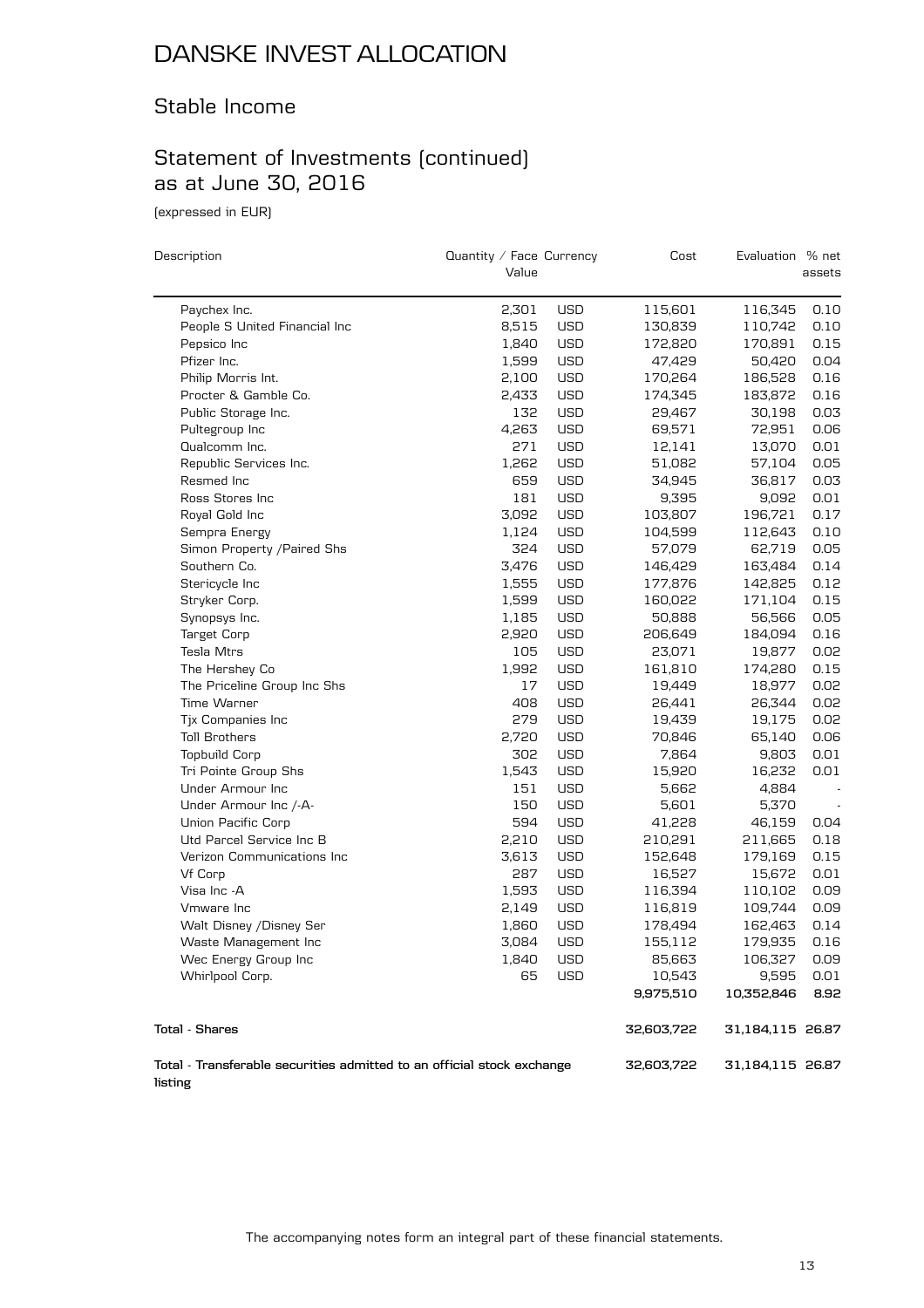### Stable Income

## Statement of Investments (continued) as at June 30, 2016

(expressed in EUR)

| Description                                                                                                                                                                                  | Quantity / Face Currency<br>Value                       |                                                                    | Cost                                                                           | Evaluation % net                                                                                | assets               |
|----------------------------------------------------------------------------------------------------------------------------------------------------------------------------------------------|---------------------------------------------------------|--------------------------------------------------------------------|--------------------------------------------------------------------------------|-------------------------------------------------------------------------------------------------|----------------------|
| Open-ended collective investment scheme qualifying under article 41(1)[e] of the amended law of December 17,<br>2010                                                                         |                                                         |                                                                    |                                                                                |                                                                                                 |                      |
| <b>Investment Funds</b>                                                                                                                                                                      |                                                         |                                                                    |                                                                                |                                                                                                 |                      |
| <b>Denmark</b><br>Di Eng Low Vola-Units-Eur /Cap*                                                                                                                                            | 21,938                                                  | <b>EUR</b>                                                         | 3,962,113<br>3,962,113                                                         | 3,684,048<br>3.684.048                                                                          | 3.17<br>3.17         |
| Ireland<br>FI GI Eq Rsk Pr Ls A Eur Cap                                                                                                                                                      | 128,435                                                 | <b>EUR</b>                                                         | 13,182,568<br>13,182,568                                                       | 13,168,441 11.35<br>13,168,441 11.35                                                            |                      |
| Luxembourg<br>Danske I Eu Hyb -A- Cap*<br>Danske I Eulsd Shs-I P-Cap*<br>Danske Inv Nor Cb -I- Eur /Cap*<br>Danske Inv Sic Eu Abs -Ip- Eur /Cap*<br>Danske Invest / High Dividend -I- / Cap* | 818,174<br>1,553,620<br>1,471,802<br>520.401<br>769,075 | <b>EUR</b><br><b>EUR</b><br><b>EUR</b><br><b>EUR</b><br><b>EUR</b> | 9,555,456<br>17,770,292<br>15,055,033<br>6.833.738<br>10,242,393<br>59,456,912 | 9,411,456<br>17,882,166 15.41<br>14,700,358 12.67<br>6.447.248<br>9,977,983<br>58,419,211 50.35 | 8.11<br>5.56<br>8.60 |
| <b>Total - Investment Funds</b>                                                                                                                                                              |                                                         |                                                                    | 76,601,593                                                                     | 75,271,700 64.87                                                                                |                      |
| Total - Open-ended collective investment scheme qualifying under article<br>41[1][e] of the amended law of December 17, 2010                                                                 |                                                         |                                                                    | 76,601,593                                                                     | 75,271,700 64.87                                                                                |                      |
| TOTAL INVESTMENT PORTFOLIO                                                                                                                                                                   |                                                         |                                                                    | 109.205.315                                                                    | 106.455.815 91.74                                                                               |                      |

\* Related party fund (Note 3)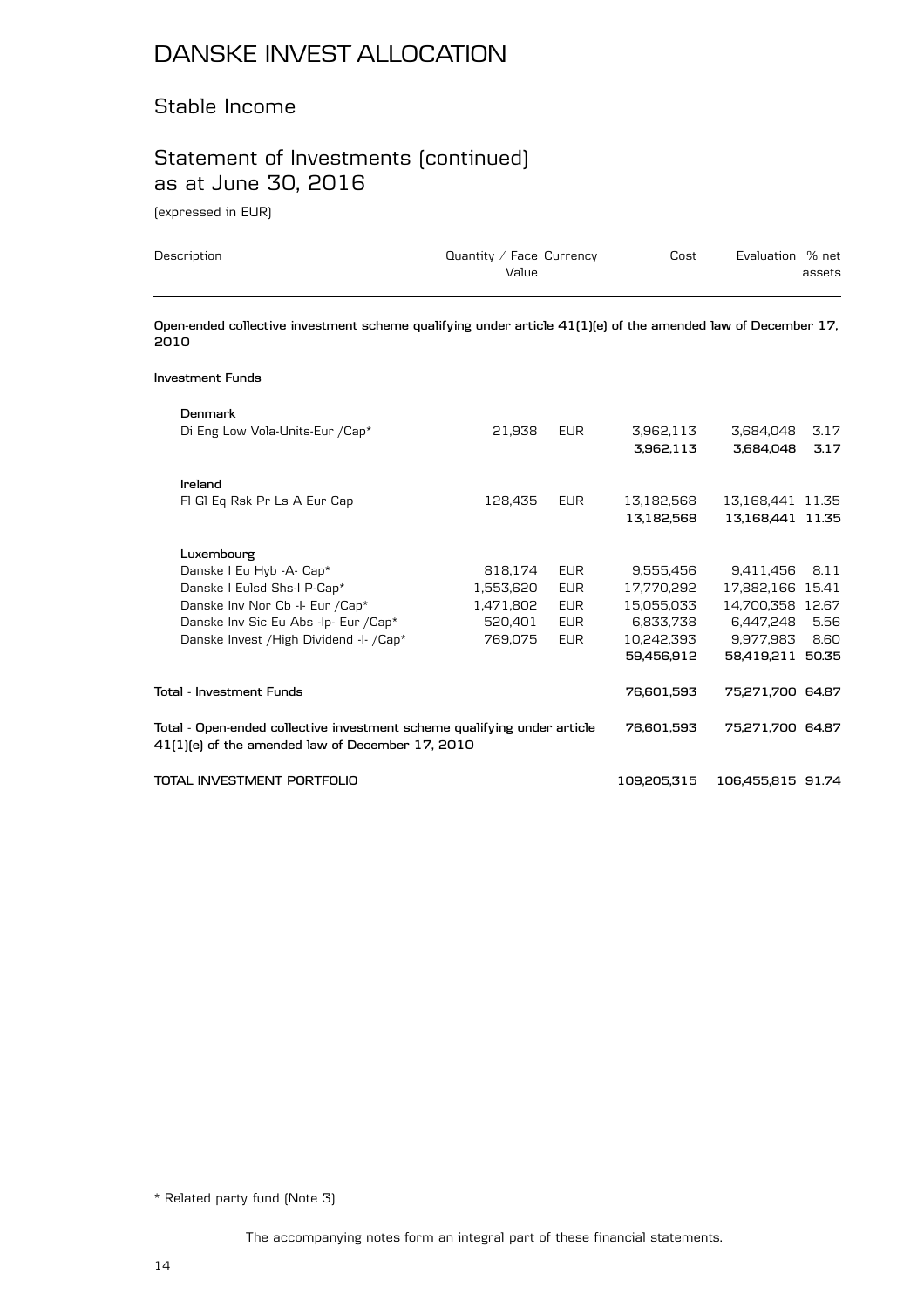### Stable Income

### Geographical and Economic Portfolio Breakdowns as at June 30, 2016

(expressed as a percentage of net assets)

| Geographical breakdown   | %     |
|--------------------------|-------|
| Luxembourg               | 50.35 |
| Ireland                  | 11.95 |
| United States of America | 8.92  |
| Great Britain            | 5.88  |
| Denmark                  | 3.90  |
| Switzerland              | 2.94  |
| Germany                  | 2.01  |
| France                   | 1.36  |
| Spain                    | 0.81  |
| Bermuda Islands          | 0.72  |
| Belgium                  | 0.63  |
| Sweden                   | 0.58  |
| Italy                    | 0.52  |
| The Netherlands          | 0.33  |
| Finland                  | 0.31  |
| Jersey                   | 0.23  |
| Malta                    | 0.15  |
| Curaçao                  | 0.14  |
| British Virgin Islands   | 0.01  |
|                          | 91.74 |

| Economic breakdown                   | ℅     |
|--------------------------------------|-------|
| Investment Funds                     | 64.90 |
| <b>Pharmaceuticals and Cosmetics</b> | 2.67  |
| <b>Food and Distilleries</b>         | 2.52  |
| <b>Public Services</b>               | 1.75  |
| News Transmission                    | 1.67  |
| Holding and Finance Companies        | 1.63  |
| Mechanics, Machinery                 | 1.28  |
| Retail                               | 1.25  |
| Insurance                            | 1.21  |
| Internet Software                    | 1.18  |
| Real Estate Companies                | 1.18  |
| <b>Tobacco and Spirits</b>           | 1.03  |
| Transportation                       | 1.01  |
| Chemicals                            | 0.99  |
| Leisure                              | 0.81  |
| Construction, Building Material      | 0.80  |
| <b>Consumer Goods</b>                | 0.68  |
| Banks and Financial Institutions     | 0.66  |
| Petrol                               | 0.64  |
| Other Services                       | 0.56  |
| Graphic Art, Publishing              | 0.52  |
| Textile                              | 0.51  |
| Electronic Semiconductor             | 0.46  |
| Office Equipment, Computers          | 0.42  |
| Automobile Industry                  | 0.34  |
| Environmental Services & Recycling   | 0.33  |
| Precious Metals                      | 0.32  |
| Tyres & Rubber                       | 0.15  |
| Electronics and Electrical Equipment | 0.14  |
| Various Capital Goods                | 0.13  |
|                                      | 91.74 |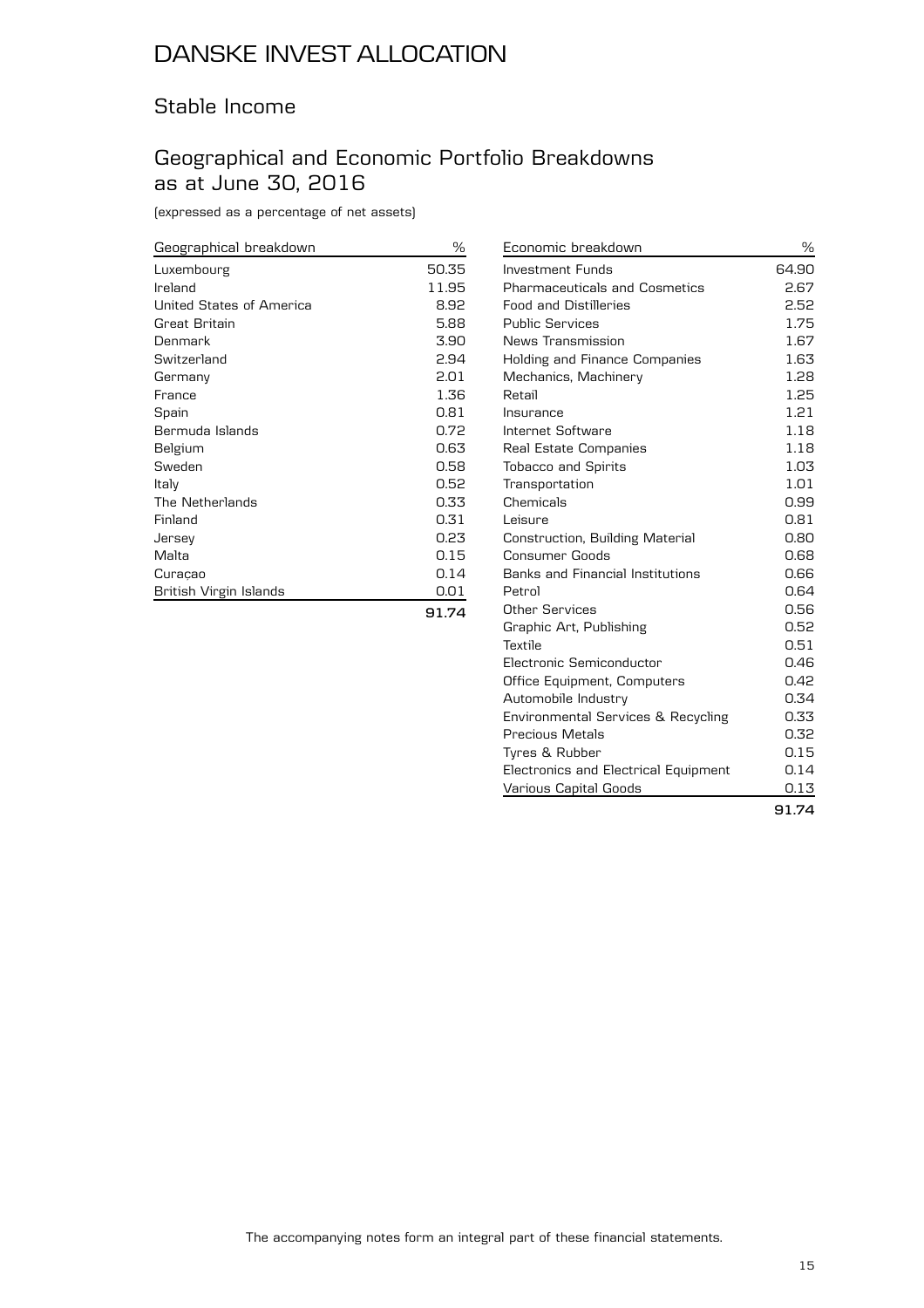### Dynamic

### Statement of Investments as at June 30, 2016

(expressed in EUR)

| Description | Quantity / Face Currency<br>Value | Cost | Evaluation % net | assets |
|-------------|-----------------------------------|------|------------------|--------|
|             |                                   |      |                  |        |

**Transferable securities admitted to an official stock exchange listing**

#### **Bonds**

|         | Denmark                                                                |           |            |           |                 |       |
|---------|------------------------------------------------------------------------|-----------|------------|-----------|-----------------|-------|
|         | Nykredit 2% 14-01.10.37                                                | 7,514,729 | <b>DKK</b> | 982,001   | 1,015,606       | 4.13  |
|         | Nykredit Frn 15-01.07.26                                               | 5,072,412 | <b>DKK</b> | 690,177   | 705,136         | 2.86  |
|         | Nykredit Tv 04-38 43d Cf Oa                                            | 3.891.343 | <b>DKK</b> | 544.857   | 548.537         | 2.23  |
|         | Realkrdt 1% 14-01.04.19                                                | 4,300,000 | <b>DKK</b> | 591,181   | 594.673         | 2.42  |
|         | Realkrdt 1% 14-01.04.21                                                | 5,500,000 | <b>DKK</b> | 762,341   | 765,243         | 3.11  |
|         | Realkrdt Frn 15-01.01.17                                               | 6.164.808 | <b>DKK</b> | 830.792   | 828.848         | 3.37  |
|         | Realkredit 3% 12-01.10.44                                              | 1,907,717 | <b>DKK</b> | 256.977   | 265.317         | 1.08  |
|         | Realkredit 3.5% 12-01.10.44 / Rbt                                      | 1,963,986 | <b>DKK</b> | 270,152   | 275,805         | 1.12  |
|         | Realkredit Danmark 4% 05-38 S.loh Oa                                   | 358.054   | <b>DKK</b> | 50.071    | 51,219          | 0.21  |
|         | Realkredit Tv 05-01.10.38 Oa                                           | 3.000.000 | <b>DKK</b> | 423.709   | 423.697         | 1.72  |
|         |                                                                        |           |            | 5.402.258 | 5.474.081       | 22.25 |
|         | Total - Bonds                                                          |           |            | 5,402,258 | 5.474.081 22.25 |       |
| listing | Total - Transferable securities admitted to an official stock exchange |           |            | 5,402,258 | 5,474,081       | 22.25 |

**Open-ended collective investment scheme qualifying under article 41(1)(e) of the amended law of December 17, 2010**

#### **Investment Funds**

| Ireland                                   |         |            |           |           |       |
|-------------------------------------------|---------|------------|-----------|-----------|-------|
| Ishs Tr.Bd 1-3 Usd Shs Usd Etf            | 5,200   | <b>USD</b> | 622,303   | 625,471   | 2.54  |
|                                           |         |            | 622,303   | 625,471   | 2.54  |
|                                           |         |            |           |           |       |
| Luxembourg                                |         |            |           |           |       |
| Danske I Eu -I- Eur /Cap*                 | 318,427 | <b>EUR</b> | 4,250,628 | 4,463,073 | 18.14 |
| Danske I Eu Hyb -A- Cap*                  | 28,000  | <b>EUR</b> | 317,492   | 322.084   | 1.31  |
| Danske I Eulsd Shs-I P-Cap*               | 70,000  | <b>EUR</b> | 730,017   | 805,700   | 3.28  |
| Danske Inv Europe Small -I- /Cap*         | 18,000  | <b>EUR</b> | 271.383   | 300.744   | 1.22  |
| Danske Inv Gbl Em Mkt I / Cap*            | 16,648  | <b>USD</b> | 429,507   | 500,730   | 2.04  |
| Danske Inv Gbl Em Sm Cap*                 | 3,696   | <b>USD</b> | 106,998   | 120,101   | 0.49  |
| Danske Inv GI Stockpick /-I- Cap*         | 321,464 | <b>EUR</b> | 3,971,759 | 4,735,488 | 19.25 |
| Danske Inv Sic Eu Abs -Ip- Eur / Cap*     | 56,000  | <b>EUR</b> | 703,968   | 693,784   | 2.82  |
| Danske Invest / Europe - I- / Cap*        | 118,000 | <b>EUR</b> | 1,679,950 | 1,478,776 | 6.01  |
| Danske Invest / High Dividend - I- / Cap* | 57,200  | <b>EUR</b> | 610,004   | 742,116   | 3.02  |
| Danske Invest Japan A*                    | 25,000  | <b>JPY</b> | 523.083   | 538.293   | 2.19  |
| Fid America - Y- Usd / Cap                | 77,578  | <b>USD</b> | 917,104   | 1,222,750 | 4.97  |
| Gs Gr & Em Debt I Ac Eur-Hedg Cap         | 33,000  | <b>EUR</b> | 547,885   | 637,560   | 2.59  |
| Ing L R GI Hy -I- Hdg /Cap                | 1,100   | <b>EUR</b> | 527,598   | 549,197   | 2.23  |
| Jpm Fl. /Us Sel. Equi. -C- Usd Cap        | 3,049   | <b>USD</b> | 426,384   | 692,737   | 2.82  |
|                                           |         |            |           |           |       |

\* Related party fund (Note 3)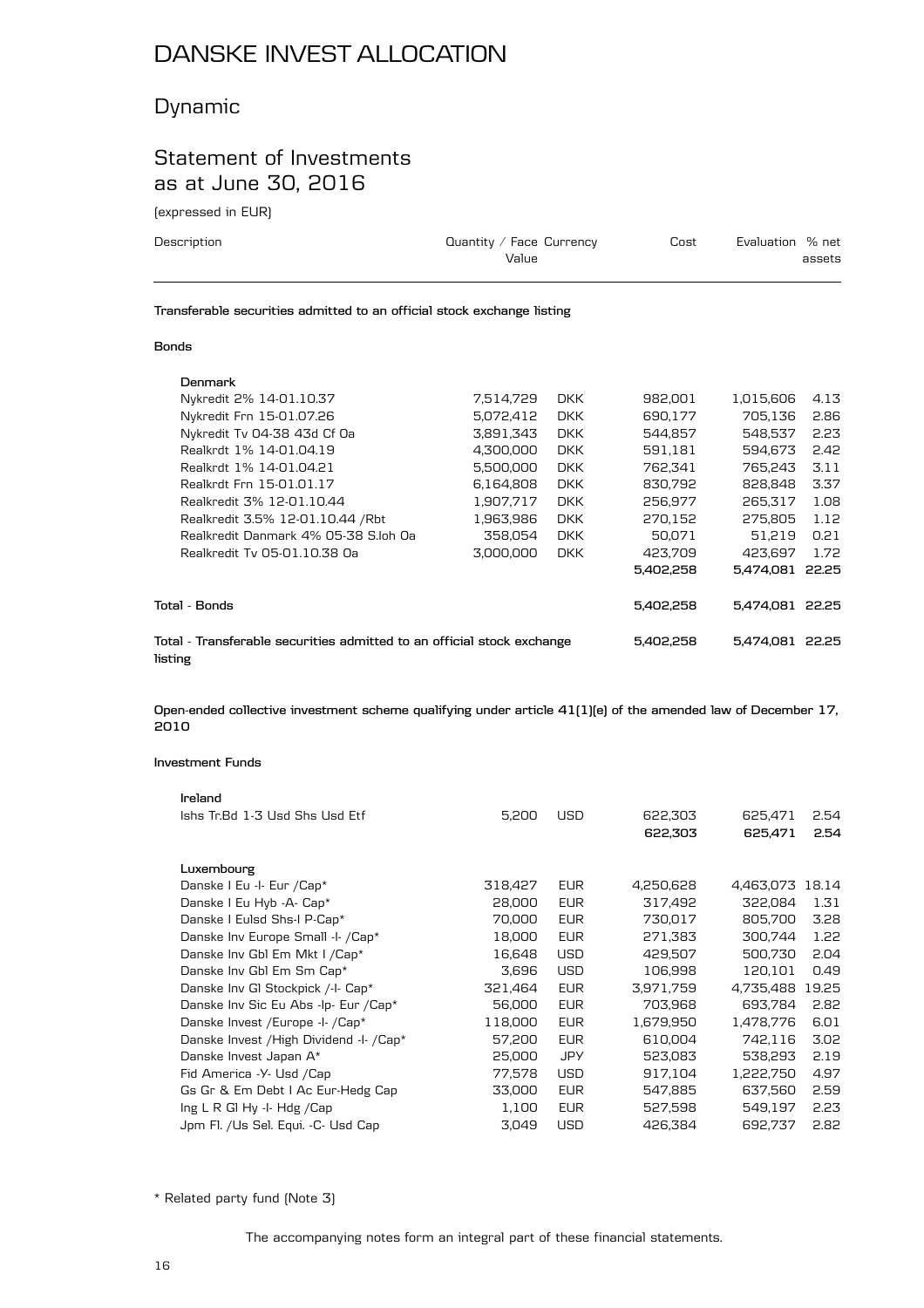### Dynamic

## Statement of Investments (continued) as at June 30, 2016

(expressed in EUR)

| Description                                                                                                                  | Quantity / Face Currency<br>Value | Cost                  | Evaluation % net            | assets |
|------------------------------------------------------------------------------------------------------------------------------|-----------------------------------|-----------------------|-----------------------------|--------|
| Trowe GIb Hi YId Bd -Ah- Eur                                                                                                 | 29.405<br><b>EUR</b>              | 477.120<br>16.490.880 | 625.153<br>18,428,286 74.92 | 2.54   |
| Total - Investment Funds                                                                                                     |                                   | 17.113.183            | 19.053.757 77.46            |        |
| Total - Open-ended collective investment scheme qualifying under article<br>41(1)(e) of the amended law of December 17, 2010 |                                   | 17.113.183            | 19.053.757 77.46            |        |
| TOTAL INVESTMENT PORTFOLIO                                                                                                   |                                   | 22.515.441            | 24,527,838 99.71            |        |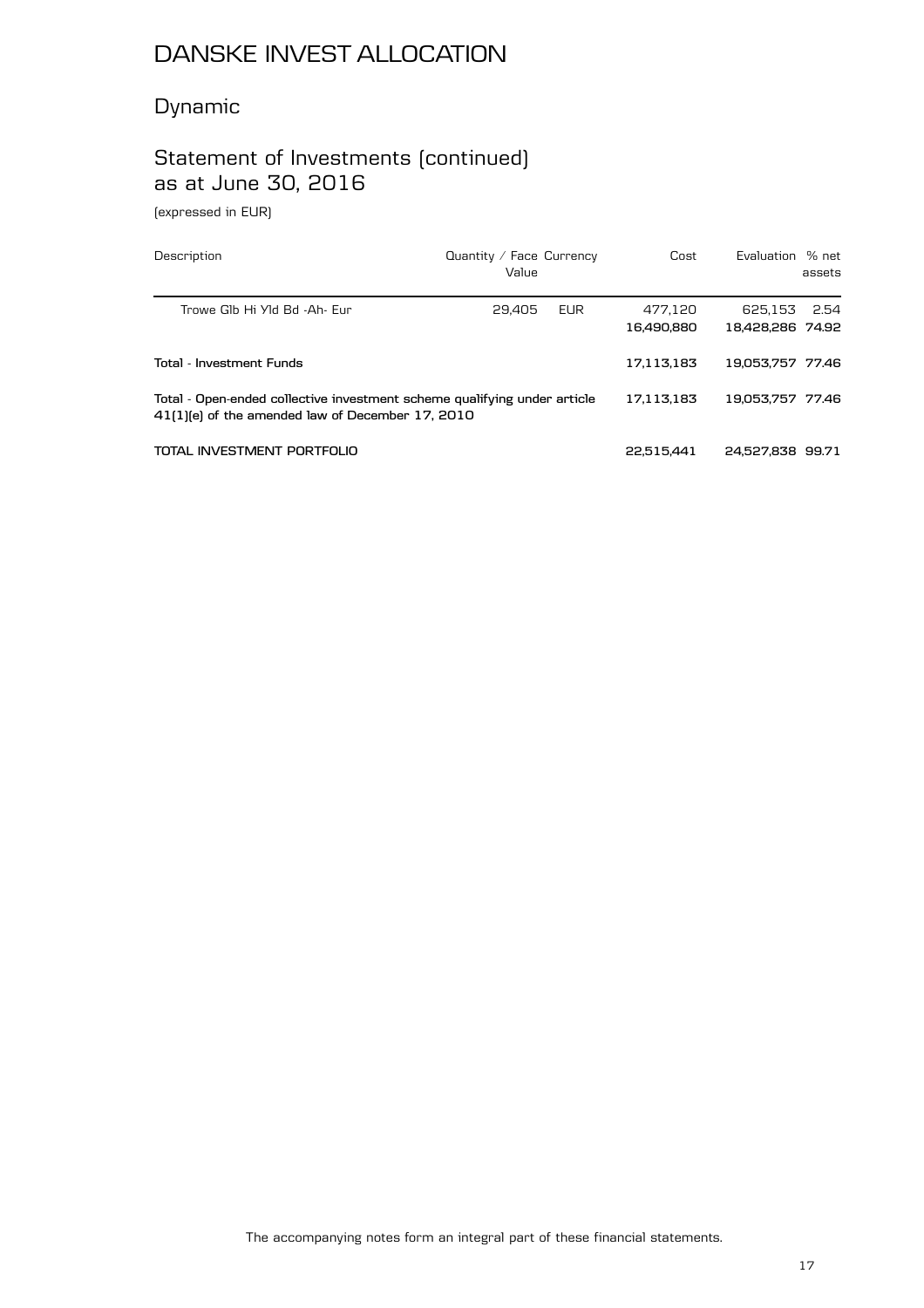### Dynamic

### Geographical and Economic Portfolio Breakdowns as at June 30, 2016

(expressed as a percentage of net assets)

| Geographical breakdown | %     |
|------------------------|-------|
| Luxembourg             | 74.92 |
| Denmark                | 22.25 |
| Ireland                | 2.54  |
|                        | 99.71 |

| Economic breakdown                |       |
|-----------------------------------|-------|
| Investment Funds                  | 77.46 |
| Mortgage and Funding Institutions | 2225  |
|                                   | 99.71 |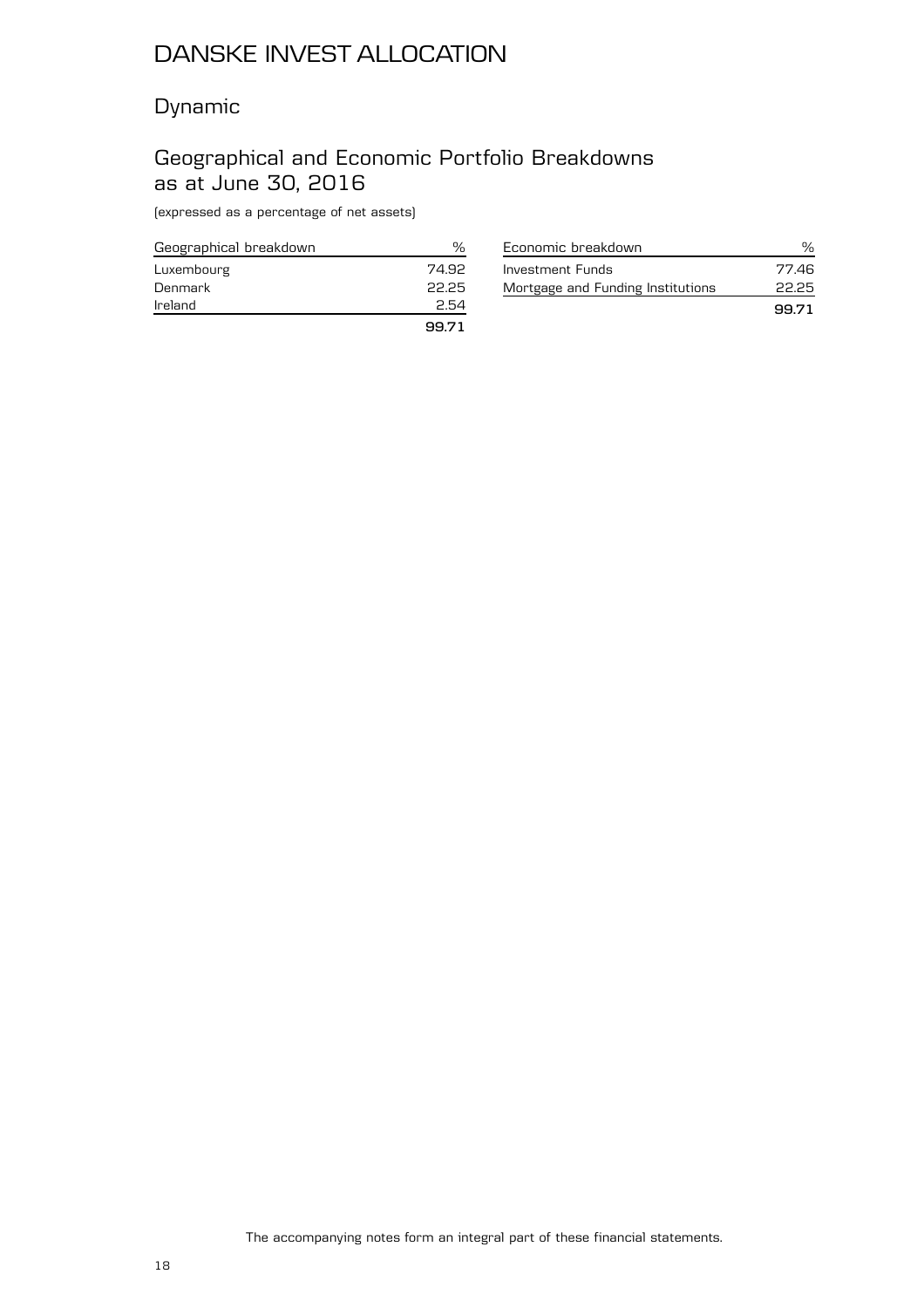## Equity Opportunities

### Statement of Investments as at June 30, 2016

(expressed in EUR)

| Description                   | Quantity / Face Currency<br>Value                                                                            | Cost                         | Evaluation % net<br>assets |
|-------------------------------|--------------------------------------------------------------------------------------------------------------|------------------------------|----------------------------|
| 2010                          | Open-ended collective investment scheme qualifying under article 41(1)(e) of the amended law of December 17, |                              |                            |
| Luxembourg                    |                                                                                                              |                              |                            |
| Br Gf-European Fund /-D2- Cap | <b>EUR</b><br>5.719                                                                                          | 580.222                      | 611.424<br>4.14            |
| Danske I Eu -I- Eur / Cap*    | 202.030<br>EUR                                                                                               | 2.625.689                    | 2.831.653 19.15            |
|                               | $\sim$ $\sim$ $\sim$                                                                                         | $- \cdot -$<br>$1.77$ $0.03$ | $100.100$ $-11.1$          |

| Danske I Eulsd Shs-I P-Cap*                                                                                                  | 40,000  | <b>EUR</b> | 413.981    | 460.400          | 3.11 |
|------------------------------------------------------------------------------------------------------------------------------|---------|------------|------------|------------------|------|
| Danske Inv Europe Small -I- /Cap*                                                                                            | 21.561  | <b>EUR</b> | 245.730    | 360.247          | 2.44 |
| Danske Inv GI Stockpick /-I- Cap*                                                                                            | 193.671 | <b>EUR</b> | 1.988.755  | 2.852.964 19.29  |      |
| Danske Inv Sic Eu Abs -Ip- Eur /Cap*                                                                                         | 30,000  | <b>EUR</b> | 380.700    | 371.670          | 2.51 |
| Danske Invest / Europe - I- / Cap*                                                                                           | 180.340 | <b>EUR</b> | 2,625,981  | 2.260.021 15.28  |      |
| Danske Invest / High Dividend - I- / Cap*                                                                                    | 157,808 | <b>EUR</b> | 1.527.300  | 2.047.397 13.85  |      |
| Danske Invest Japan A*                                                                                                       | 15.000  | <b>JPY</b> | 269.307    | 322.976          | 2.18 |
| Fid America - Y- Usd / Cap                                                                                                   | 79.512  | <b>USD</b> | 718.914    | 1.253.229        | 8.47 |
| Jpm Fl. /us Sel. Equi. -C- Usd Cap                                                                                           | 5.834   | <b>USD</b> | 996.286    | 1.325.753        | 8.97 |
|                                                                                                                              |         |            | 12.372.865 | 14.697.734 99.39 |      |
| Total - Open-ended collective investment scheme qualifying under article<br>41(1)(e) of the amended law of December 17, 2010 |         |            | 12.372.865 | 14,697,734 99.39 |      |
| TOTAL INVESTMENT PORTFOLIO                                                                                                   |         |            | 12.372.865 | 14,697,734 99,39 |      |

\* Related party fund (Note 3)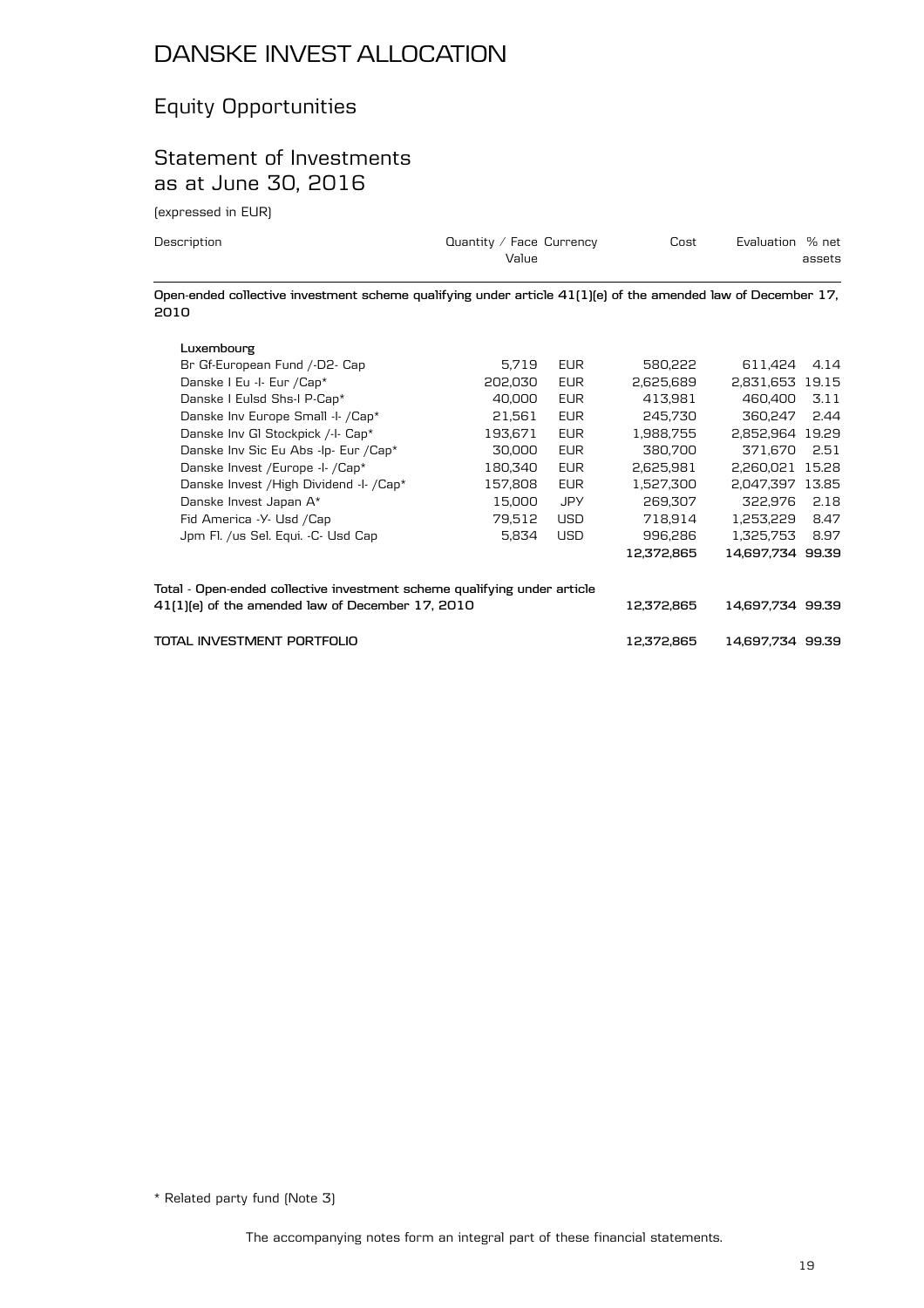## Equity Opportunities

### Geographical and Economic Portfolio Breakdowns as at June 30, 2016

(expressed as a percentage of net assets)

| Geographical breakdown |      |
|------------------------|------|
| Luxembourg             | 9939 |
|                        | 9939 |

| Economic breakdown |       |
|--------------------|-------|
| Investment Funds   | 99.39 |
|                    | 9939  |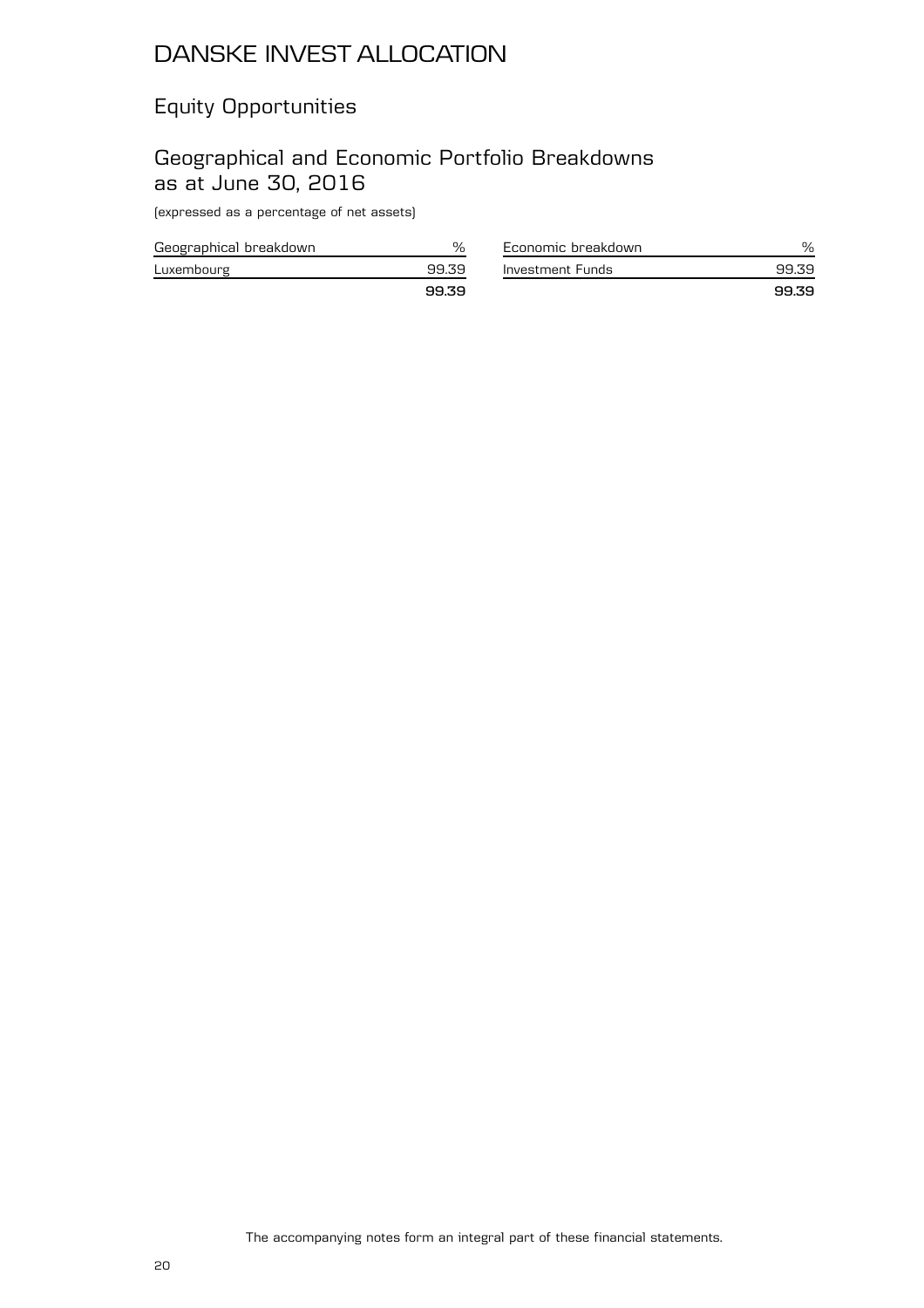### Notes to the Unaudited Financial Statements as at June 30, 2016

#### **NOTE 1 — GENERAL**

DANSKE INVEST ALLOCATION, (the "Fund"), is an undertaking for collective investment in transferable securities in the legal form of an investment company with variable capital (Société d'Investissement à Capital Variable, "SICAV"), subject to Part I of the amended Law of December 17, 2010 (the "2010 Law") transposing Directive 2009/65/EC relating to undertakings for collective investment ("UCITS").

The Fund was originally established under the designation of Firstnordic Allocation Fund on July 6, 2001 as a SICAV in accordance with Part II of the amended law dated March 30, 1988 relating to undertakings for collective investment. Thereafter the Fund was subjected to Part II of the amended law of December 20, 2002 relating to undertakings for collective investment and finaly changed its form to be subject to Part I of the 2010 Law on July 16, 2014.

The Articles were first published on August 10, 2001 in the *Mémorial C, Recueil des Sociétés et Associations* (the "Mémorial C"). They were amended on September 6, 2005, October 24, 2005, November 14, 2008 and July 16, 2014 and published in the Mémorial C on November 25, 2005, November 16, 2005, December 8, 2008 and October 8, 2014 respectively.

The Fund has appointed Danske Invest Management Company to serve as its designated management company under chapter 15 of the 2010 Law pursuant to an agreement as of July 16, 2014 (the "Management Company Agreement") for an unlimited duration, unless terminated by either party with six (6) months' prior written notice. The Management Company must at all time act honestly and fairly in conducting its activities in the best interest of the Shareholders and in conformity with the 2010 Law, the Prospectus and the Articles. The Management Company was incorporated on September 21, 1988 as a société anonyme under the laws of the Grand Duchy of Luxembourg. The Management Company is registered with the Luxembourg Registre de Commerce et des Sociétés under the number B-28945 and is approved as a management company under Chapter 15 of the 2010 Law. Danske Invest Management Company has also been appointed as Management Company for the following Investment Funds: Danske Invest, Danske Invest SICAV, Danske Fund of Funds and Danske Invest SICAV-SIF.

The registered office of the Fund is established at 13, rue Edward Steichen, L-2540 Luxembourg. The Fund is recorded at the Luxembourg Registre de Commerce et des Sociétés under the number B 82717.

The Fund is an umbrella fund and as such provides investors with the choice of investments in a range of Sub-Funds, each of which relates to a separate portfolio of liquid assets and other securities and assets permitted by the 2010 Law and the specific investment objectives as described in the relevant appendix to the prospectus.

On June 30, 2016, three Sub-Funds were operational:

- Stable Income
- Dynamic
- Equity Opportunities

The Fund's purpose is to invest in all kinds of transferable securities, units or shares of UCITS or other UCIs, as well as derivatives on transferable securities and other financial instruments authorised by the 2010 Law.

Each Sub-Fund has a separate investment objective, which it pursues through separate investment policies as described in the relevant Appendix to the Prospectus. Unless otherwise specified in the relevant Appendix to the Prospectus, the Sub-Funds will be actively managed.

The investment objectives of each relevant Sub-Fund are as follows:

#### **Stable Income Sub-Fund**

The investment objective of the Sub-Fund is to obtain, through a conservative long-term investment policy, a total return generated by income and capital appreciation from investments in a combination of equities and fixed income instruments. The portfolio construction is intended to generate stable income and capital appreciation sufficient for providing a total return in excess of what can be obtained by investing in the EURIBOR 3M money market rate. The Sub-Fund has no benchmark.

The Sub-Fund will be broadly diversified to minimize security and asset class specific risks.

The Sub-Fund seeks to obtain its investment objective through active investment management by taking long and short positions in equities and fixed income instruments. The Sub-Fund intends to be invested globally including emerging and frontier markets. Fixed income investments may include credit instruments with both investment grade and non-investment grade. Investments may include fixed income instruments with a credit rating below BBB-(Standard & Poor's) or Baa3-(Moody's).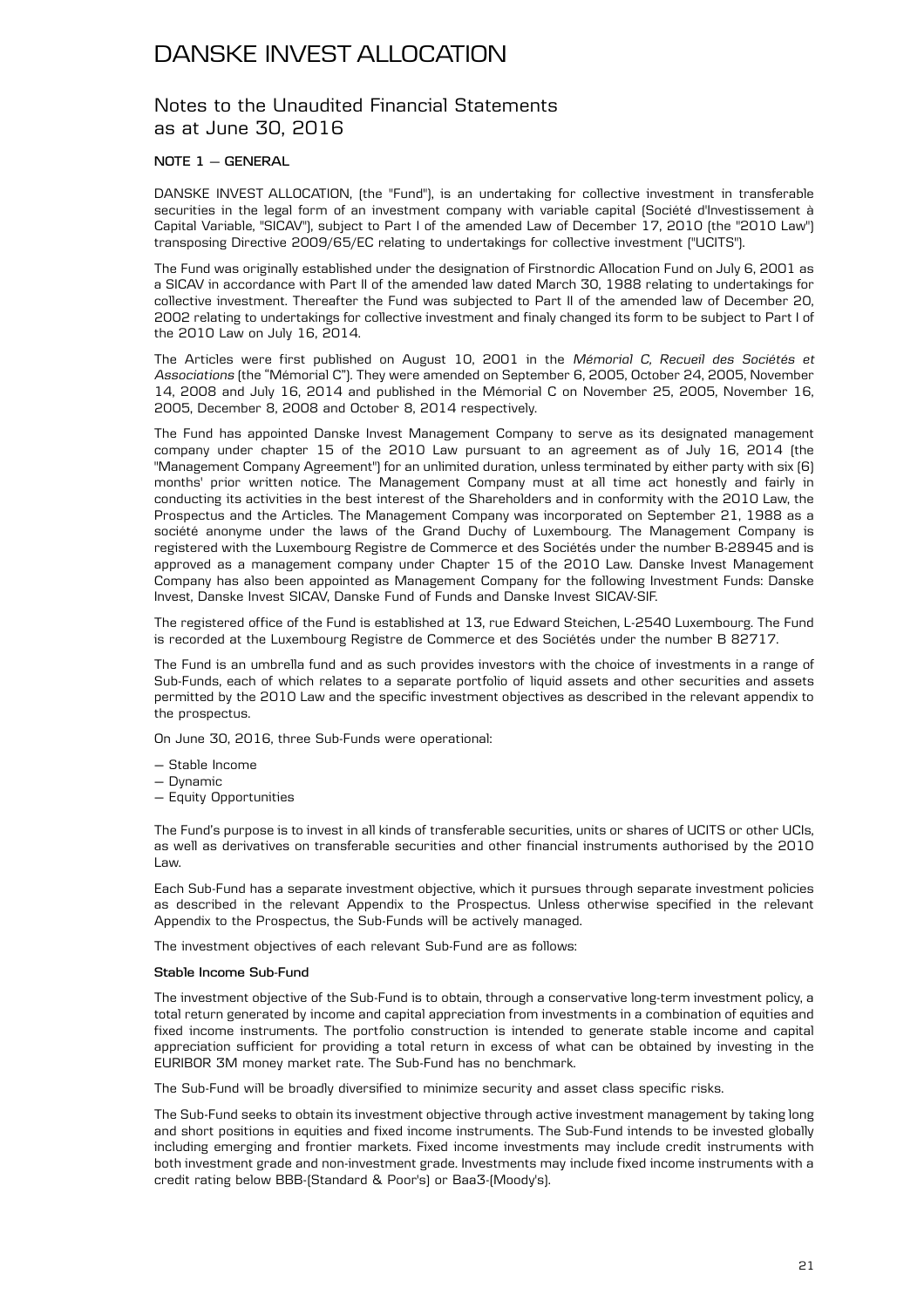### Notes to the Unaudited Financial Statements (continued) as at June 30, 2016

### **NOTE 1 — GENERAL (continued)**

### **Dynamic Sub-Fund**

The investment objective of the Sub-Fund is to obtain, through an active investment policy, the highest possible long-term return by way of investment primarily in units or shares of other open-ended UCITS and UCIs with the possibility of investing a portion of the portfolio directly in other transferable securities and money market instruments in accordance with the following objective:

Up to 80% of the portfolio of the Sub-Fund can be invested, through funds, in international equities.

With a view to improve the performance of the portfolio, a minor part up to 20% of the portfolio may, for periods, be invested in funds investing in emerging markets (including Russia) and sector funds. Sector funds consist of funds investing in international equities related to specific sectors, e.g. IT, Media, pharmaceutical and energy.

At any time, up to 50% of the total assets may be invested in international bonds either:

- through UCITS and UCIs investing in international bonds or

- direct investment in international bonds, mortgage bonds, money market instruments and corporate bonds, provided that they are admitted or dealt in on a Regulated Market.

#### **Equity Opportunities Sub-Fund**

The investment objective of the Sub-Fund is to obtain, through an active investment policy, the highest possible long-term return within the various equities markets by way of investment primarily in units or shares of other open-ended UCITS and UCIs with the possibility of investing a portion of the portfolio directly in other transferable securities, admitted to or dealt in on a Regulated Market, in accordance with the following objective:

At any time up to 100% of the portfolio of the Sub-Fund can be invested in international equities. The total portfolio of equities shall be invested in accordance with the following rules:

- At least 75% of the portfolio must be invested in units or shares of other open-ended funds investing in international equities;

- Up to 25% of the portfolio may be invested directly in transferable securities, consisting of international equities and related equity-based instruments.

With a view to improve the performance of the Sub-Fund, at any time, the Sub-Fund may have significant positions in funds involving a risk exceeding the market risk, e.g. emerging markets (including Russia) funds or sector funds. Sector funds consist of equities related to specific sectors, e.g. IT, media, pharmaceutical and energy.

Should the opportunity arise, and on ancillary basis only, the Sub-Fund may take positions up to 20% of the net assets of the Sub-Fund in a fund which specialize in IPOs (Initial Public Offers), or OTCs (Over The Counter) or make placements through funds which invest in private equity.

### **NOTE 2 — SIGNIFICANT ACCOUNTING POLICIES**

The financial statements have been prepared in accordance with generally accepted accounting principles and in accordance with laws and regulations in force in the Grand Duchy of Luxembourg.

#### **a) Valuation of investments in portfolio**

(i) The value of any cash on hand or on deposit, bills and demand notes and accounts receivable, prepaid expenses, cash dividends and interest declared or accrued as aforesaid and not yet received is deemed to be the full amount thereof, unless in any case the same is unlikely to be paid or received in full, in which case the value thereof is arrived at after making such discount as may be considered appropriate in such case to reflect the true value thereof.

(ii) The value of assets which are listed or dealt in on any stock exchange is based on the last available price on the stock exchange which is normally the principal market for such assets.

(iii) The value of assets dealt in on any other Regulated Market is based on the last available price.

(iv) In the event that any assets are not listed or dealt in on any stock exchange or on any other Regulated Market, or if, with respect to assets listed or dealt in on any stock exchange, or other Regulated Market as aforesaid, the price as determined pursuant to sub-paragraph (ii) or (iii) is not representative of the fair market value of the relevant assets, the value of such assets will be based on the reasonably foreseeable sales price determined prudently and in good faith by the Board of Directors of the Fund.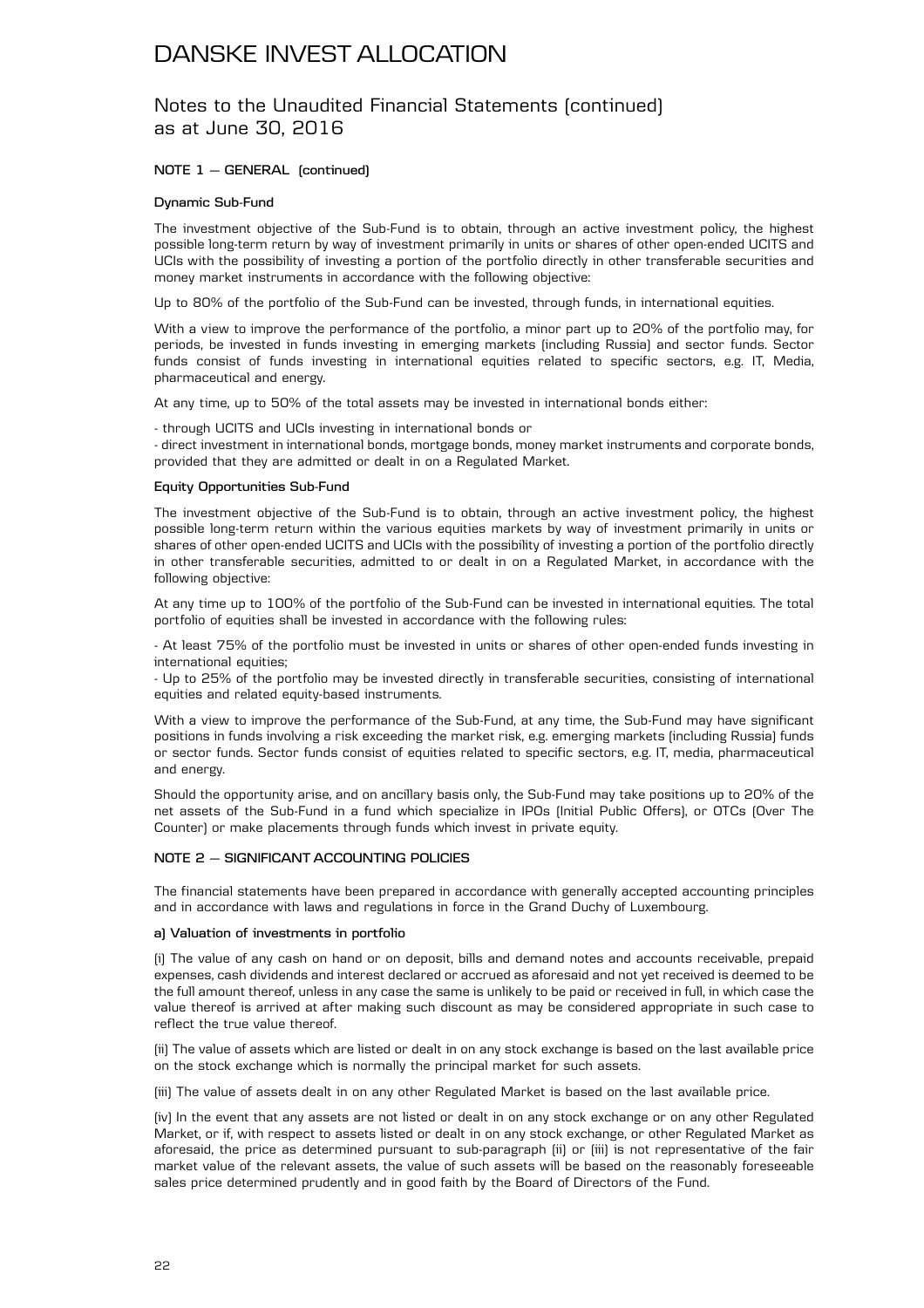### Notes to the Unaudited Financial Statements (continued) as at June 30, 2016

### **NOTE 2 — SIGNIFICANT ACCOUNTING POLICIES (continued)**

(v) The liquidating value of option contracts not traded on exchanges or on other Regulated Markets shall mean their net liquidating value determined, pursuant to the policies established by the Board of Directors of the Fund, on a basis consistently applied for each different variety of contracts. The liquidating value of futures, forward or options contracts traded on exchanges or on other Regulated Markets shall be based upon the last available settlement prices of these contracts on exchanges and Regulated Markets on which the particular futures, forward or option contracts are traded by the Fund; provided that if a futures, forward or options contract could not be liquidated on the day with respect to which net assets are being determined, the basis for determining the liquidating value of such contract shall be such value as the Board of Directors of the Fund may deem fair and reasonable. Swaps other than CDS will be valued at their market value established by reference to the applicable interest rates' curve.

(vi) Units or shares of open-ended UCIs will be valued at their last determined and available net asset value or, if such price is not representative of the fair market value of such assets, then the price shall be determined by the Board of Directors on a fair and equitable basis.

(vii) All other securities and other assets will be valued at fair market value as determined in good faith pursuant to the procedures established by the Board of Directors of the Fund in accordance with the generally accepted valuation principles and procedures.

#### **b) Realised profits/(losses) on sale of investments**

Profits and losses on investments sold are computed on the basis of average cost.

#### **c) Foreign exchange conversion**

The net asset values of the Sub-Funds are expressed as follows:

- Stable Income Sub-Fund in Euro
- Dynamic Sub-Fund in Euro
- Equity Opportunities Sub-Fund in Euro

All assets valued in a currency other than the base currency of the Sub-Fund are converted to the base currency at the exchange rates prevailing at June 30, 2016.

The exchange rates used as at June 30, 2016, are the following:

| 1            | CHF        | $=$ | 0.919038 | <b>EUR</b> |
|--------------|------------|-----|----------|------------|
| 1            | <b>DKK</b> | $=$ | 0.134443 | <b>EUR</b> |
| 1            | <b>GBP</b> | $=$ | 1.218139 | <b>EUR</b> |
| $\mathbf{1}$ | <b>JPY</b> | $=$ | 0.008774 | <b>EUR</b> |
| $\mathbf{1}$ | <b>NOK</b> | $=$ | 0.107319 | <b>EUR</b> |
| $\mathbf{1}$ | <b>SEK</b> | $=$ | 0.106014 | <b>EUR</b> |
| $\mathbf{1}$ | USD        | $=$ | 0.900657 | <b>EUR</b> |

Income and expenses derived in a currency other than the base currency of the Sub-Fund are converted at the applicable exchange rate prevailing at the transaction date.

#### **d) Cost of investments**

The acquisition cost of investments in each Sub-Fund deriving in currencies other than the currency of denomination is converted to the base currency at the exchange rates prevailing at the purchase date.

#### **e) Combined financial statements of the Fund**

The combined financial statements of the Fund are expressed in EUR. The combined statements of net assets equals the sum of the corresponding items in the financial statements of each Sub-Fund converted to EUR at the exchange rates prevailing at the closing date.

#### **f) Income from investments**

Dividends are recognized as income on the date the securities are first quoted ex-dividend, to the extent information thereon is reasonably available to the Fund. Interest is accrued for each net asset valuation.

#### **g) Cost of target Funds**

When the Sub-Funds invest in other UCIs which are not managed directly or by delegation by the same Management Company or by any other company to which the management company is linked by common management, the Sub-Funds may be liable to transaction costs such as sales charges and redemption charges as well as to investment management fees.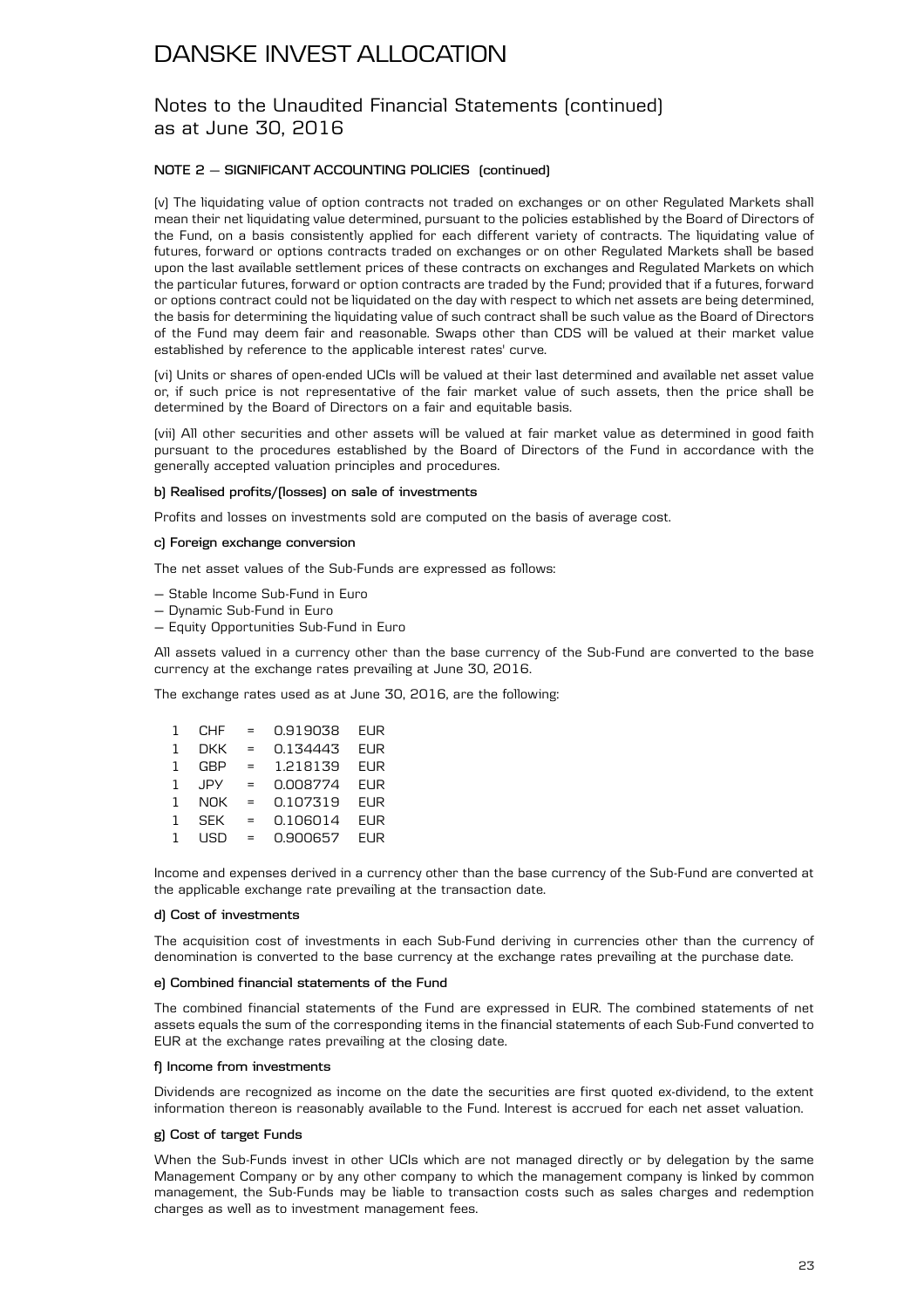### Notes to the Unaudited Financial Statements (continued) as at June 30, 2016

### **NOTE 2 — SIGNIFICANT ACCOUNTING POLICIES (continued)**

### **h) RBT securities**

In the Statements of Investments the Danish bonds that are repaid by instalments and are subject to drawing are called "RBT"securities - the instalments are drawn from the bondholders in exchange for the instalments paid by the borrower. When the borrowers pay instalments, the same amount of the bond series is drawn pro rata from the bondholders, and they will receive the par value of the drawn bonds.

### **NOTE 3 — MANAGEMENT FEES**

The Fund pays the Management Company a management fee amounting to a percentage of maximum 3.5% per annum of the Net Asset Value as determined in respect of each Sub-Fund.

Currently, the Management Company receives from each Sub-Fund an annual fee determined as follows: — 0.65% of the Net Asset Value in Stable Income Sub-Fund (Class AP and class A-sek Hp)

- 0.90% of the Net Asset Value in Dynamic Sub-Fund
- 1.60% of the Net Asset Value in Equity Opportunities Sub-Fund (Class A)
- 0.50% of the Nat Asset Value in Equity Opportunities Sub-Fund (Class PM)

The fees are payable quarterly in arrears and are calculated on the Net Asset Value of each Sub-Fund on each valuation date during the relevant quarter.

In respect of a Sub-Fund's investments in UCITS and other UCIs whether managed or not by the Management Company or any other company linked to the Management Company, the total management fee (excluding any performance fee, if any and taking into account net amount of possible rebates from the other UCITS and/or UCIs in which the Sub-Fund invests in) charged to such Sub-Fund itself and the other UCITS and/or other UCIs concerned shall not exceed:

- 2.25% of the Net Asset Value in Dynamic Sub-Fund
- 2.75% of the Net Asset Value in Equity Opportunities Sub-Fund (Class A)
- 1.65% of the Nat Asset Value in Equity Opportunities Sub-Fund (Class PM)

For the purpose of maintaining a fixed ongoing charge, the Stable Income Sub-Fund shall, when investing in units or shares of other open-ended UCITS, only invest in units or shares of other open -ended UCITS with a fixed ongoing charge.

If the Fund invests in the units of other UCITS and/or other UCIs that are managed, directly or by delegation, by the same Management Company or by any other company to which the Management Company is linked by common management or control or by a substantial direct or indirect holding, that management company or other company may not charge subscription or redemption fees on account of the Fund's investment in the units of other UCITS and/or other UCI.

### **NOTE 4 — ADMINISTRATIVE FEES**

The Sub-Funds Dynamic and Equity Opportunities pay the Management Company an annual fee of 0.15% payable quarterly in arrears and calculated on the net asset value of each Sub-Fund on each valuation date during the relevant quarter. The Management Company shall pay out of the Administrative fees the fees to the Custodian and the Central Administration for the two Sub-Funds.

The Stable Income Sub-Fund has implemented a Fixed Total Expense Ratio with an Operating and Administrative Expenses accrual of 0.25% which is paid to the Management Company and which replaces the Administrative Fees of 0.15%. The Management Company shall pay all fees and expenses out of the Operating and Administrative Expenses. (See note 8 for more information)

### **NOTE 5 — CENTRAL ADMINISTRATION, CUSTODIAN FEES, REGISTRAR AND TRANSFER AGENT FEES, UCITS V FEES AND COMPLIANCE FEES**

### **Central Administration Fees:**

The Management Company has appointed RBC Investor Services Bank S.A. as its central administration (the Central Administration Agent) pursuant to an agreement as of July 16, 2014 (the Administration Agency Agreement) for an unlimited duration, unless terminated by either party with ninety (90) days prior written notice. The Sub-Funds Dynamic and Equity Opportunities are not subject to central administration as described above in note 4.

For the Sub-Fund Stable Income these central administration fees are paid by the Management Company out of the Operating and Administrative Expenses accrual. (See note 8.)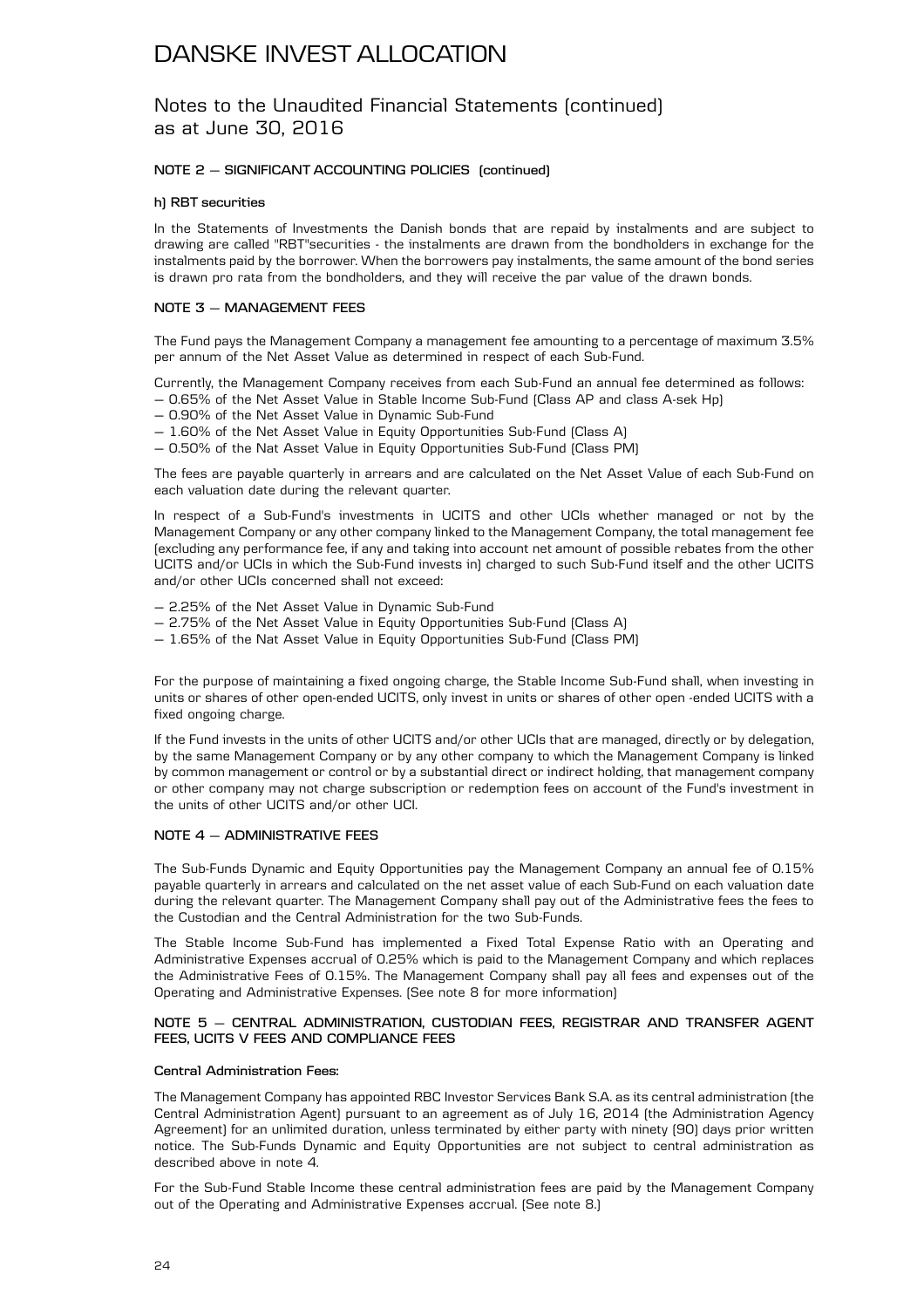Notes to the Unaudited Financial Statements (continued) as at June 30, 2016

#### **NOTE 5 — CENTRAL ADMINISTRATION, CUSTODIAN FEES, REGISTRAR AND TRANSFER AGENT FEES, UCITS V FEES AND COMPLIANCE FEES (continued)**

#### **Custodian Fees:**

The Fund has appointed RBC Investor Services Bank S.A. as its Custodian and Paying Agent agreement (the Custodian and Paying Agent) pursuant to an agreement as of July 16, 2014 for an unlimited term unless terminated by either part with ninety (90) days prior written notice. The Sub-Funds Dynamic and Equity Opportunities are not subject to custodian fees as described above in note 4.

For the Sub-Fund Stable Income these custodian fees are paid by the Management Company out of the Operating and Administrative Expenses accrual. (See note 8.)

#### **Registrar and Transfer Agent Fees:**

In accordance with the agreement dated July 16, 2014, RBC investor Services Bank S.A. provides registrar and transfer agency services to the Fund. For the Sub-Funds Dynamic and Equities Opportunities the fees related to these services are paid by each Sub-Fund.

For the Sub-Fund Stable Income these registrar and transfer agency fees are paid by the Management Company out of the Operating and Administrative Expenses accrual. (See note 8.)

#### **UCITS V Fees:**

Following on from the implementation of the UCITS V Directive the following additional fees are charged from April 1, 2016 in the Sub-Funds Dynamic and Equity Opportunities:

- Depositary Cashflow Monitoring fee EUR 6,000 per annum
- Oversight fee UCITS V 0.25 bps per annum on total net assets

For the Sub-Fund Stable Income these UCITS V additional fees are paid by the Management Company out of the Operating and Administrative Expenses accrual. (See note 8.)

#### **Compliance Fees:**

In accordance with the Compliance Monitoring Agreement dated July 16, 2014 RBC Investor Services Bank S.A. provides compliance monitoring services to the Fund. The fees related to these services are accrued (0.40 basis points) and are paid by both the Dynamic and Equity Opportunities Sub-Funds.

For the Sub-Fund Stable Income these compliance monitoring fees are paid by the Management Company out of the Operating and Administrative Expenses accrual. (See note 8.)

#### **NOTE 6 — SUBSCRIPTION TAX**

Under present Luxembourg law, the Fund is subject only to a subscription tax (Taxe d' Abonnement) at the annual rate of 0.05% calculated and payable quarterly on the net asset value of the Sub-Fund at the end of each quarter.

The subscription tax (Taxe d' Abonnement) fees are accrued and are paid by both the Dynamic and Equity Opportunities Sub-Funds.

For the Sub-Fund Stable Income the subscription tax (Taxe d' Abonnement) fees are paid by the Management Company out of the Operating and Administrative Expenses accrual. (See note 8.)

In case some Sub-Funds are invested in other Luxembourg investment funds, which in turn are subject to the subscription tax, no subscription tax is due from the Sub-funds on the portion of assets invested therein.

### **NOTE 7 — MARKETING FEE**

The Stable Income Sub-Fund has a marketing fee (the "Marketing Fee") amounting to a percentage of maximum 0.10% per annum of the Net Asset Value determined in respect of each class except for the I subclasses where the marketing fee is not charged.

#### **NOTE 8 — OPERATING AND ADMINISTRATIVE FEES (Stable Income Sub-Fund only)**

The Stable Income Sub-Fund pays the Management Company operating and administrative expenses (the "Operating and Administrative Expenses") amounting to a percentage of 0.25% p.a. of the Net Asset Value as determined in respect of each Sub-Fund and/or Share Class in the relevant Appendix.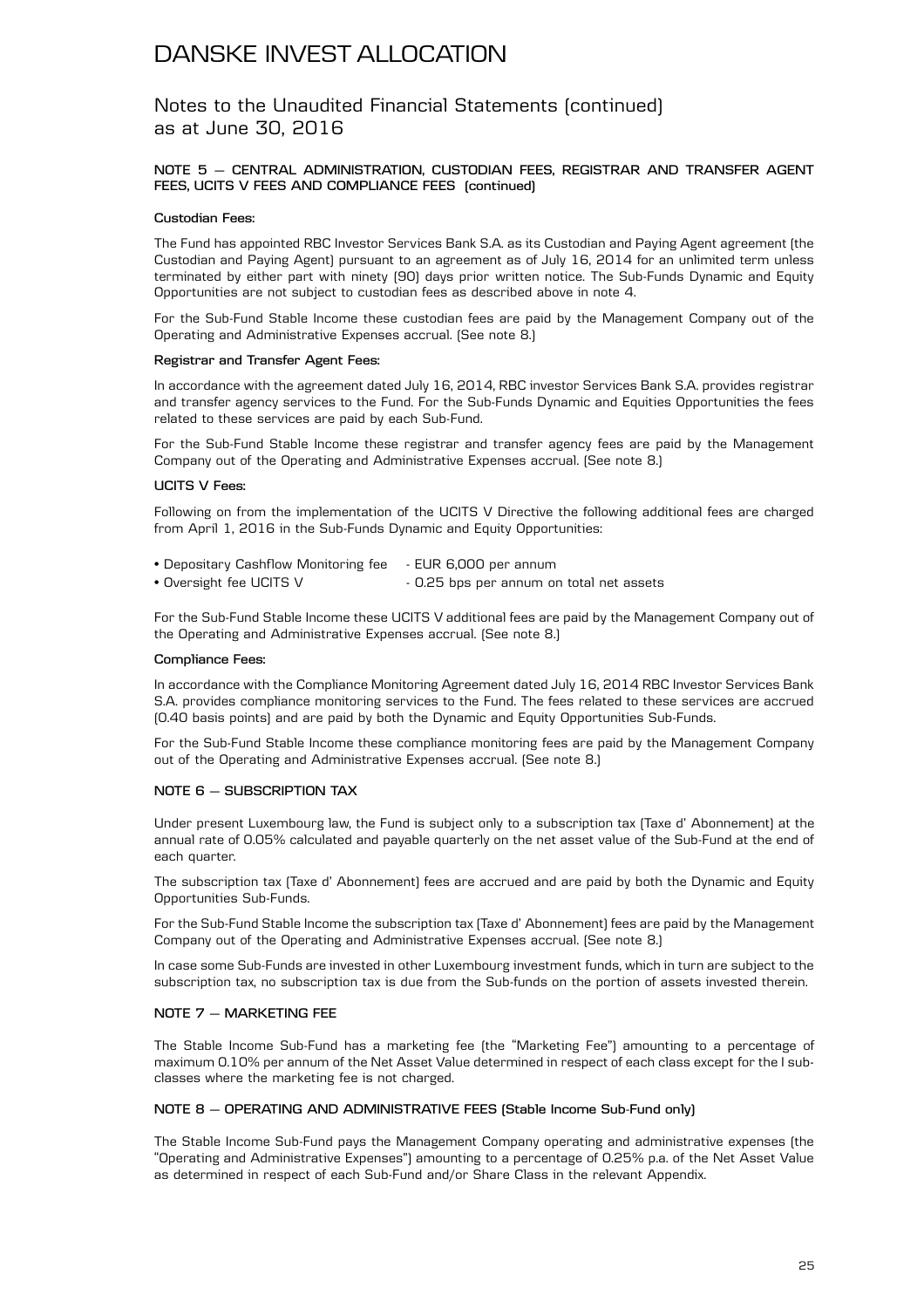### Notes to the Unaudited Financial Statements (continued) as at June 30, 2016

#### **NOTE 8 — OPERATING AND ADMINISTRATIVE FEES (Stable Income Sub-Fund only) (continued)**

The Operating and Administrative Expenses are fixed. This means that the Management Company shall bear the excess in actual expenses to any Operating and Administrative Expenses charged to the Sub-Fund and/ or Share Class. On the other hand the Management Company is entitled to retain any amount of the Operating and Administrative Expenses charged to the Sub-Fund and/or Share Class which exceeds the actual related expenses incurred by the respective Sub-Fund and/or Share Class.

The Operating and Administrative Expenses covers the administration and safe-keeping of assets and in addition other ongoing operating and administrative expenses as follows:

(a) Remuneration of the Custodian and its transaction charges and such part of any fees or charges of a local correspondent as may exceed the Custodian's remuneration; remuneration of the Central Administration; remuneration of the Registrar Agent; remuneration of the Principal Paying Agent and of any paying agent. The fees and reasonable out-of-pocket expenses incurred by the Board of Directors (no fees are paid to directors who are also employees of the Danske Bank group) as well as auditors' fees and expenses;

(b) A fund servicing fee, remaining part of the Operating and Administrative Expenses after deduction of the expenses detailed under paragraph (a) above, paid to the Management Company for administrative and related services including but limited to:

- . the cost of ordinary legal advice received by the Management Company, the Custodian, the Central Administration or the Registrar Agent when acting in the interest of the Shareholders;
- . the costs of printing, preparing, translating and distributing financial reports, KIIDs, and Prospectus;
- . any fees of registration of the Sub-Funds in different jurisdictions including fees due to the supervisory authorities in such countries;
- . the cost of publishing the Offer Price and Redemption Price and publishing and/or sending any notices to Shareholders;
- . other customary administration and publication expenses arising from the Fund's operations;
- . risk and compliance monitoring support;
- . operational support relating to securities lending;
- . the costs and expenses incurred in connection with the formation of the Fund and/or Sub-Fund and the initial issue of Shares by the relevant Sub-Fund; and
- . the payment of the Luxembourg taxe d'abonnement, subscription tax.

In case a portion of the above mentioned fees of the Service Providers is paid directly from the assets of the Sub-Fund and/or Share Class, the Operating and Administrative Expenses due to the Management Company is reduced accordingly. The Operating and Administrative Expenses do not include the following fees and expenses, which are payable by the relevant Sub-Fund:

- . brokerage fees and commissions;
- . interest and bank charges or other transaction related expenses such as taxes payable in relation to the transaction;
- . extraordinary expenses such as litigation expenses and any tax, levy duty or similar charge and any unforeseen charges imposed on the Sub-Fund or its assets that would not be considered as ordinary expenses.

### **NOTE 9 — PERFORMANCE COMMISSION**

The performance fee is collected by the Management Company from the respective Sub-Funds' assets and passed on to the Investment Manager. As at June 30, 2016 the performance fees amounted to EUR 83,192 for the Stable Income Sub-Fund and there was no performance fee for the Dynamic Sub-Fund.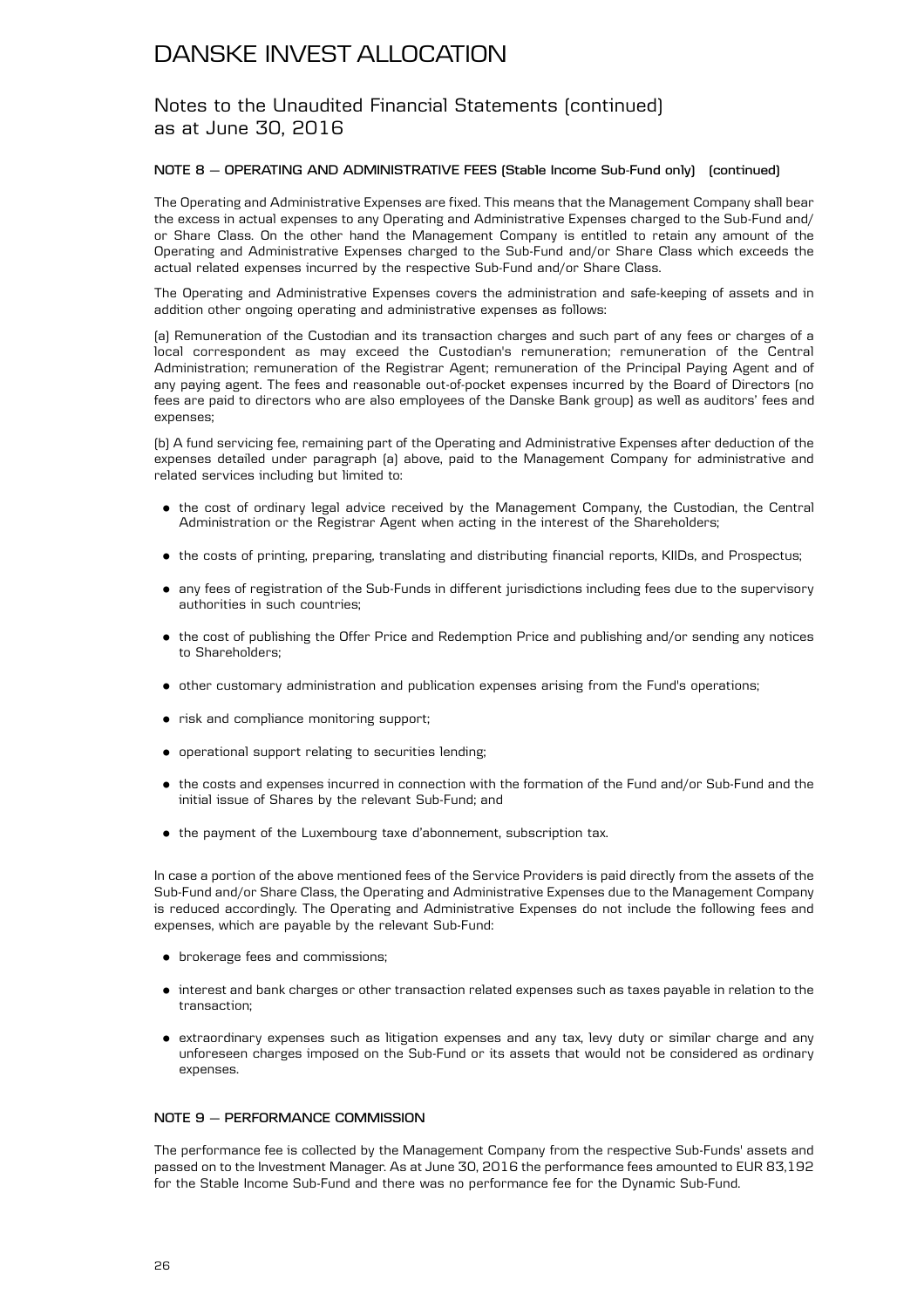### Notes to the Unaudited Financial Statements (continued) as at June 30, 2016

### **NOTE 9 — PERFORMANCE COMMISSION (continued)**

In the Sub-Funds Stable Income and Dynamic, the Investment Manager is entitled to receive a performance fee accrued and locked on each Valuation Day and paid annually in arrears on or after the last Valuation Day in each financial year. If a performance fee is payable in relation to a relevant Class, the performance fee shall be an amount equal respectively to 20% of the Outperformance of the Stable Income Sub-Fund and 15% of the Outperformance of the Dynamic Sub-Fund as more fully described in the Prospectus dated February 2016.

### **NOTE 10 — TAXES AND EXPENSES PAYABLE**

For the period ended June 30, 2016, the following accrued expenses were charged to the statement of net assets:

|                                             | Stable<br>Income<br><b>EUR</b> | Dynamic<br><b>EUR</b> | Equity<br>Opportunities<br><b>EUR</b> |
|---------------------------------------------|--------------------------------|-----------------------|---------------------------------------|
| Subscription tax payable (Note 6)           | $\overline{\phantom{a}}$       | 1.501                 | 120                                   |
| Custodian, domiciliary, compliance, central |                                |                       |                                       |
| administration and transfer agency fees     |                                |                       |                                       |
| payable (Notes 4 and 5)                     | 33,706                         | 2,469                 | 1,972                                 |
| Audit Fees payable                          | 563                            | 6,546                 | 4,945                                 |
|                                             | 34.269                         | 10.516                | 7.037                                 |

### **NOTE 11 — FORWARD FOREIGN EXCHANGE CONTRACTS**

For the period ended June 30, 2016, the following forward foreign exchange contracts were outstanding:

### **Stable Income**

|            | Purchase   |            | Sale       | Maturity   |            | Unrealised<br>gain/(loss)<br>(EUR) |
|------------|------------|------------|------------|------------|------------|------------------------------------|
| <b>CHF</b> | 763,000    | EUR.       | 706,050    | 08/07/2016 | <b>EUR</b> | (4,720)                            |
| <b>DKK</b> | 7.516.000  | <b>EUR</b> | 1,010,555  | 08/07/2016 | <b>EUR</b> | [77]                               |
| <b>EUR</b> | 13,872,575 | <b>USD</b> | 15,791,000 | 08/07/2016 | <b>EUR</b> | [347, 121]                         |
| <b>EUR</b> | 358.025    | <b>NOK</b> | 3,400,000  | 08/07/2016 | <b>EUR</b> | (6,750)                            |
| <b>EUR</b> | 13,459,317 | <b>GBP</b> | 10,824,000 | 08/07/2016 | <b>EUR</b> | 277,374                            |
| <b>EUR</b> | 2,576,125  | <b>SEK</b> | 23,887,960 | 08/07/2016 | <b>EUR</b> | 43,692                             |
| <b>EUR</b> | 6.915.032  | <b>CHF</b> | 7,536,000  | 08/07/2016 | <b>EUR</b> | (11,864)                           |
| <b>EUR</b> | 8,692,769  | <b>DKK</b> | 64,677,000 | 08/07/2016 | <b>EUR</b> | [2,637]                            |
| <b>GBP</b> | 1,030,000  | <b>EUR</b> | 1,299,909  | 08/07/2016 | <b>EUR</b> | (45,523)                           |
| <b>NOK</b> | 352,000    | <b>EUR</b> | 37,410     | 08/07/2016 | <b>EUR</b> | 355                                |
| <b>SEK</b> | 32.943.347 | <b>EUR</b> | 3,569,014  | 08/07/2016 | <b>EUR</b> | (76,593)                           |
|            |            |            |            |            |            | (173,864)                          |

### **NOTE 12 — FUTURES CONTRACTS**

As at June 30, 2016, the following Sub-Fund was committed in the following futures contracts:

### **Stable Income**

|             | Contracts                       | Currency   | Number of<br>contracts | Commitment<br>(EUR) | Maturity<br>date | Unrealised<br>gain/(loss)<br>(EUR) |
|-------------|---------------------------------|------------|------------------------|---------------------|------------------|------------------------------------|
| <b>SALE</b> | DOW JONES STOXX<br>600 PRICE IX | <b>EUR</b> | (1.825)                | (29,364,250)        | 16/09/2016       | 79,350                             |
| <b>SALE</b> | EURO BOBL                       | <b>EUR</b> | (65)                   | [8,680,100]         | 08/09/2016       | [67,600]                           |
| <b>SALE</b> | S&P 500 INDICES                 | USD        | (24                    | [12,400,800]        | 15/09/2016       | 39,179                             |
|             |                                 |            |                        |                     |                  | 50.929                             |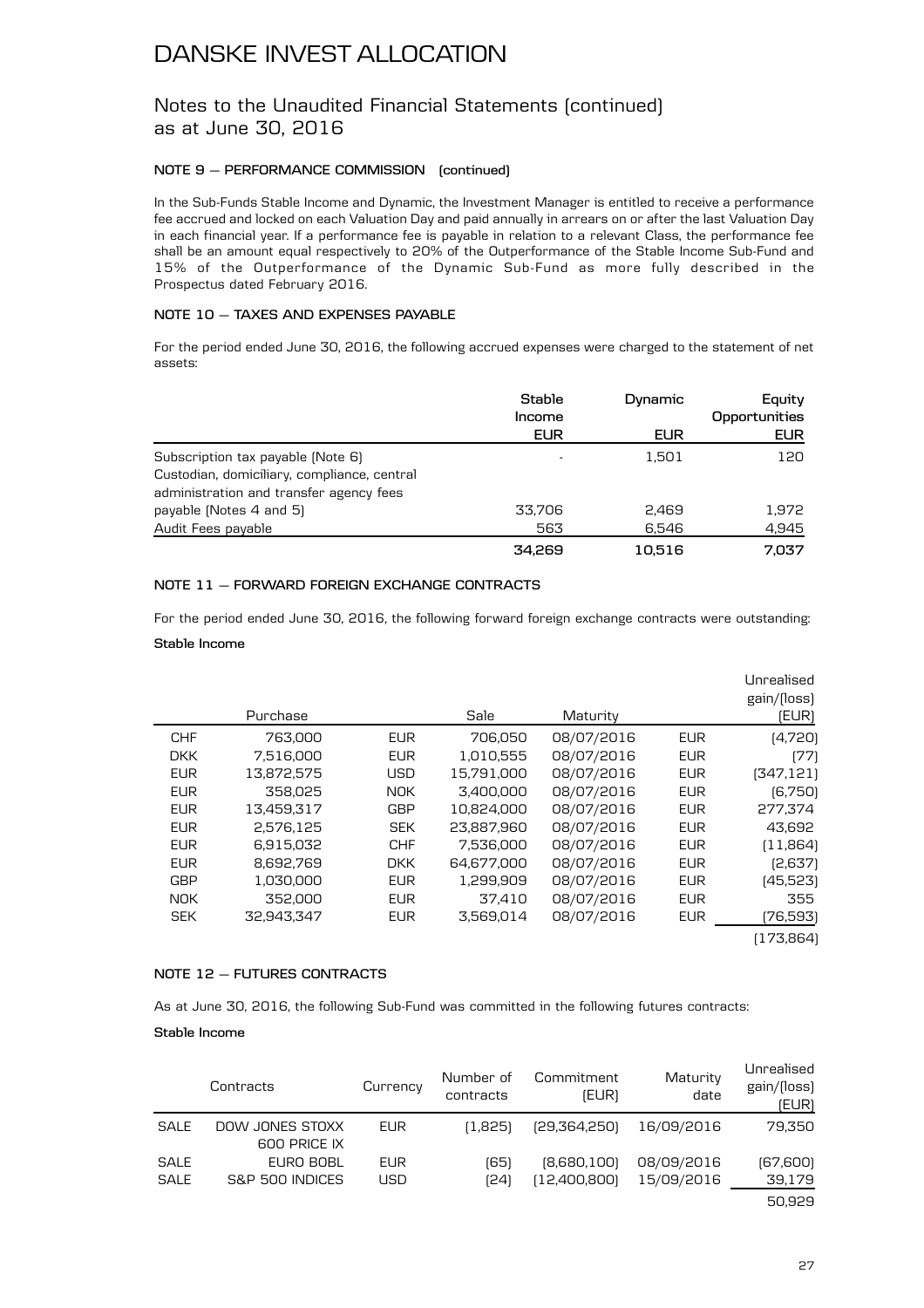Notes to the Unaudited Financial Statements (continued) as at June 30, 2016

### **NOTE 13 — SECURITIES LENDING**

The Fund had entered into fully collateralized securities lending agreements through a high quality financial institution as described in the prospectus.

On June 30, 2016, no security has been lent.

### **NOTE 14 — REBATE FEES**

As at June 30, 2016, "Other Assets" mostly includes rebate fees from underlying investments in target funds for the Sub-Funds. Rebate fee agreements have been negotiated by the Investment Manager when the initial investments were made in the target fund. The rebate fees receivable are recorded as "other assets" in the Unaudited Combined Statement of Net Assets.